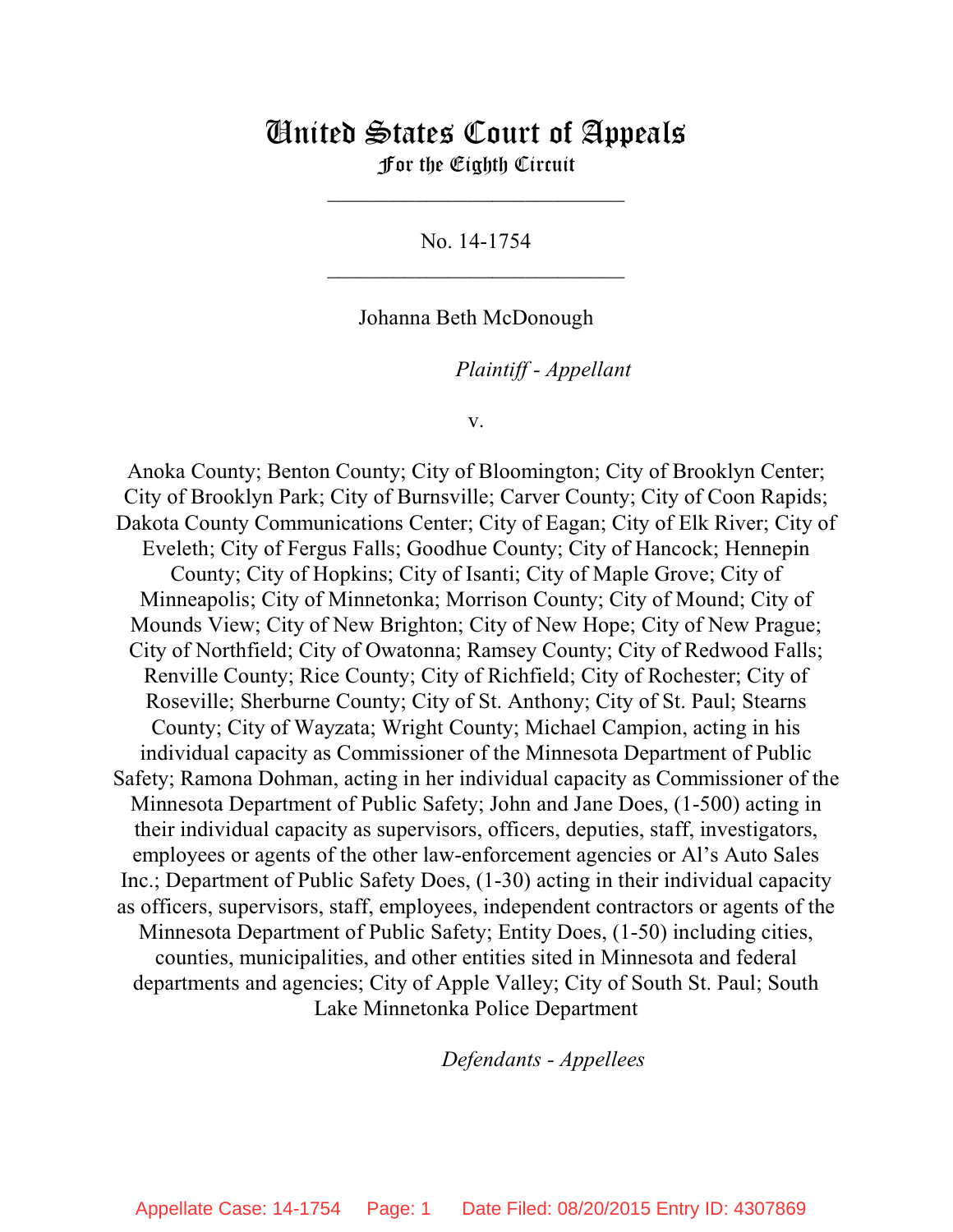No. 14-1756 \_\_\_\_\_\_\_\_\_\_\_\_\_\_\_\_\_\_\_\_\_\_\_\_\_\_\_

 $\mathcal{L}_\text{max}$  , which is a set of the set of the set of the set of the set of the set of the set of the set of the set of the set of the set of the set of the set of the set of the set of the set of the set of the set of

Brooke Nicole Bass

lllllllllllllllllllll *Plaintiff - Appellant*

v.

Anoka County; Benton County; Blue Earth County; Carver County; Chisago County; Clay County; Cook County; Crow Wing County; Dakota County; Dodge County; Goodhue County; Hennepin County; Houston County; Kandiyohi County; Lyon County; McLeod County; Morrison County; Murray County; Pipestone County; Ramsey County; Rice County; Scott County; Sherburne County; Stearns County; Washington County; Wright County; City of Alexandria; City of Anoka; City of Apple Valley; City of Appleton; City of Becker; City of Bemidji; City of Big Lake; City of Blaine; City of Bloomington; City of Brooklyn Center; City of Brooklyn Park; City of Burnsville; City of Champlin; City of Cottage Grove; City of Crystal; City of Dayton; City of Eagan; City of Elk River; City of Elko New Market; City of Fairmont; City of Faribault; City of Farmington; City of Forest Lake; City of Fridley; City of Gaylord; City of Hopkins; City of Inver Grove Heights; City of Jackson; City of Jordan; City of Kasson; City of Maple Grove; City of Maplewood; City of Marshall; City of Medina; City of Minnetonka; City of Minnetrista; City of Moorhead; City of Morris; City of Mounds View; City of New Hope; City of New Ulm; City of North Mankato; City of North St. Paul; City of Oakdale; City of Osseo; City of Plymouth; City of Princeton; City of Prior Lake; City of Ramsey; City of Richfield; City of Robbinsdale; City of Rosemount; City of Roseville; City of Sartell; City of Savage; City of Shakopee; City of Slayton; City of Sleepy Eye; City of Spring Lake Park; City of St. Anthony; City of St. Cloud; City of St. Francis; City of St. Joseph; City of St. Louis Park; City of Stillwater; City of Two Harbors; City of Wayzata; City of West St. Paul; City of Winona; Michael Campion, acting in his individual capacity as Commissioner of the Minnesota Department of Public Safety; Mona Dohman, acting in her individual capacity as Commissioner of the Minnesota Department of Public Safety; John Does; Jane Does, 1-500, acting in

-2-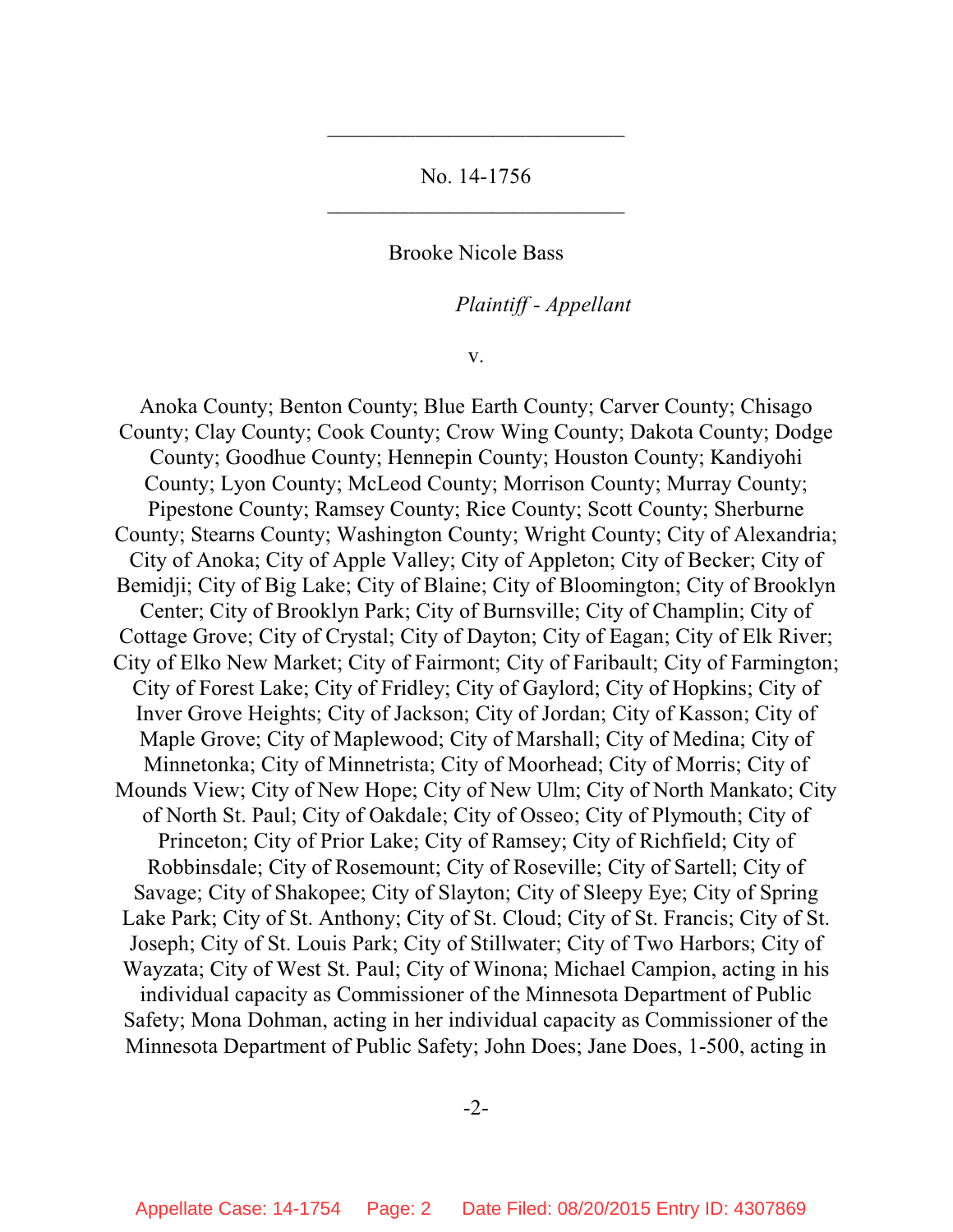their individual capacity as supervisors, officers, deputies, staff, investigators, employees or agents of the other named law-enforcement agencies; Entity Does, 1-50, including cities, counties, municipalities, and other entities sited in Minnesota and federal departments and agencies; Department of Public Safety Does, 1-30, acting in their individual capacity as officers, supervisors, staff, employees, independent contractors or agents of the Minnesota Department of Public Safety

*Defendants - Appellees* 

No. 14-1765  $\mathcal{L}_\text{max}$  , which is a set of the set of the set of the set of the set of the set of the set of the set of the set of the set of the set of the set of the set of the set of the set of the set of the set of the set of

\_\_\_\_\_\_\_\_\_\_\_\_\_\_\_\_\_\_\_\_\_\_\_\_\_\_\_

Dawn Mitchell

lllllllllllllllllllll *Plaintiff - Appellant*

v.

Aitkin County; City of Aitkin; Anoka County; City of Anoka; City of Arlington; Beltrami County; City of Blaine; City of Bloomington; City of Brooklyn Park; Carver County; City of Champlin; Chisago County; Cook County; City of Cottage Grove; City of Crosslake; Dakota County; Freeborn County; Hennepin County; City of Hopkins; Kandiyohi County; City of Lake Shore; City of Lakeville; City of Maple Grove; City of Maplewood; City of Marshall; County of McLeod; City of Minneapolis; City of Minnetonka; Mower County; City of Plymouth; Ramsey County; City of Red Wing; Rice County; City of Roseville; City of St. Francis; St. Louis County; City of St. Paul; Stearns County; Steele County; Wright County; Entity Does (1-50), including cities, counties, municipalities, and other entities sited in Minnesota; City of Woodbury; City of Blue Earth; City of Cannon Falls; City of Crosby; City of Edina; City of Green Isle; City of Northfield; City of Rosemount; City of Wabasha; City of White Bear Lake; John & Jane Does, 1-300

*Defendants - Appellees* 

\_\_\_\_\_\_\_\_\_\_\_\_\_\_\_\_\_\_\_\_\_\_\_\_\_\_\_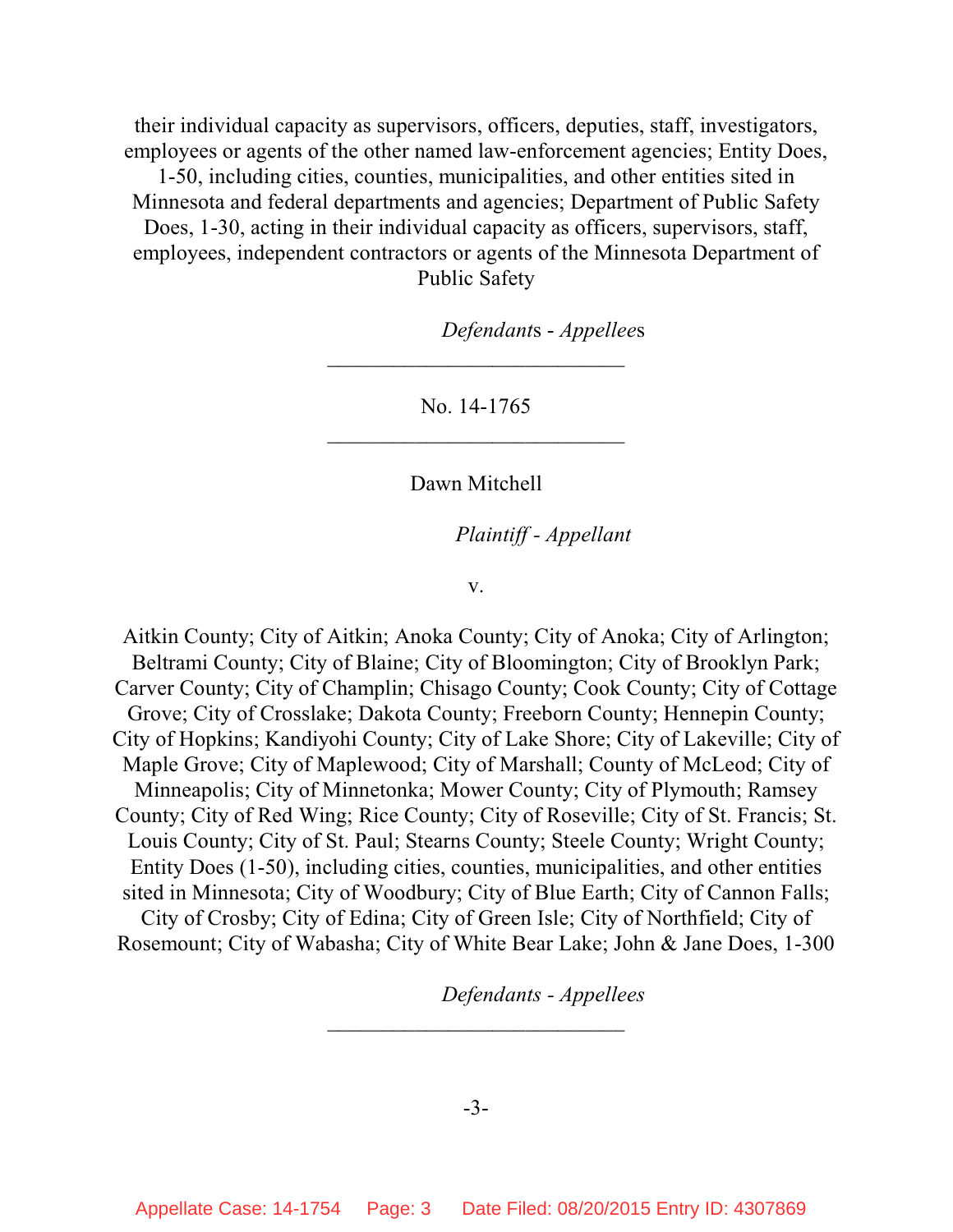No. 14-1974  $\mathcal{L}_\text{max}$  , which is a set of the set of the set of the set of the set of the set of the set of the set of the set of the set of the set of the set of the set of the set of the set of the set of the set of the set of

Brian Potocnik

lllllllllllllllllllll *Plaintiff - Appellant*

v.

Anoka County; Dakota County; Hennepin County; Sherburne County; City of Apple Valley; City of Big Lake; City of Biwabik; City of Bloomington; City of Brooklyn Center; City of Brooklyn Park; City of Cambridge; City of Deephaven; City of Dilworth; City of Eagan; City of Elk River; City of Farmington; City of Gilbert; City of Golden Valley; City of Hancock; City of Hoyt Lakes; City of Lake City; City of Lakeville; City of Moorhead; City of New Hope; City of New Ulm; City of Redwood Falls; City of Rosemount; City of Virginia; City of Wells; Michael Campion, acting in his individual capacity as Commissioner of the Minnesota Department of Public Safety; Ramona Dohman, acting in her individual capacity and, in her official capacity for prospective relief only, as Commissioner of the Minnesota Department of Public Safety; John and Jane Does, (1-300) acting in their individual capacity as supervisors, officers, deputies, staff, investigators, employees or agents of the others named law-enforcement agencies; Department of Public Safety Does, (1-30) acting in their individual capacity as officers, supervisors, staff, employees, independent contractors or agents of the Minnesota

lllllllllllllllllllll *Defendants - Appellees*

City of Duluth; St. Louis County; City of Minneapolis; City of St. Paul

Department of Public Safety; Entity Does, (1-30) including cities, counties, municipalities

Defendants

Appeals from United States District Court for the District of Minnesota - Minneapolis

\_\_\_\_\_\_\_\_\_\_\_\_

 $\frac{1}{2}$ 

-4-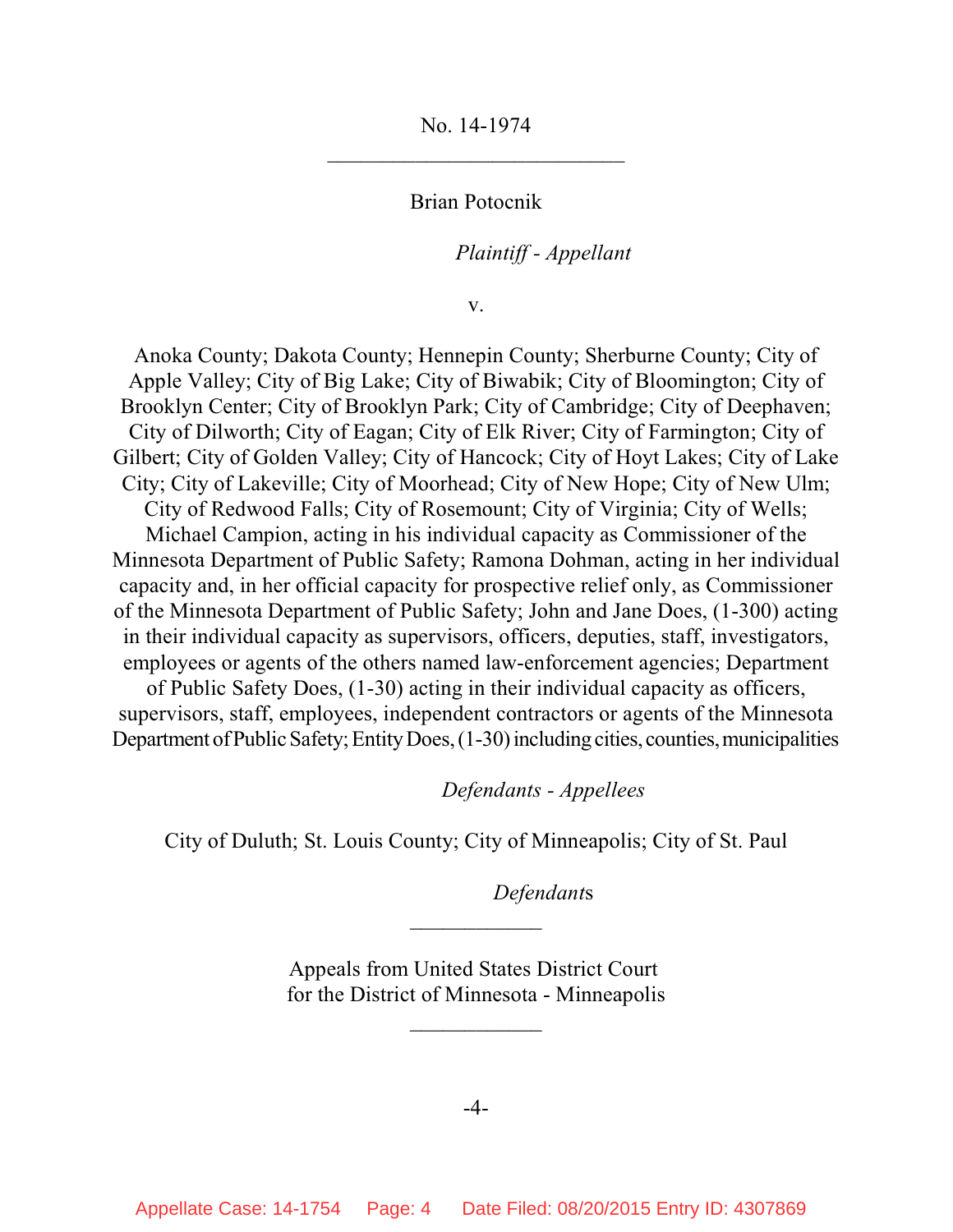Submitted: March 11, 2015 Filed: August 20, 2015

 $\frac{1}{2}$ 

 $\frac{1}{2}$ 

Before WOLLMAN, BEAM, and COLLOTON, Circuit Judges.

WOLLMAN, Circuit Judge.

In this consolidated appeal, Brooke Nicole Bass, Johanna Beth McDonough, Dawn Mitchell, and Brian Potocnik (collectively, Drivers) challenge the dismissal of their separate actions against numerous cities, counties, and other government entities, known and unknown (collectively, Local Entities); numerous unknown law enforcement or other government personnel and supervisors, officers, deputies, staff, investigators, employees, or agents of Local Entities or other government entities in Minnesota (collectively,Law Enforcement Does); current and former Commissioners of the Minnesota Department of Public Safety (DPS) Ramona Dohman and Michael Campion (collectively, Commissioners); and various unknown officers, supervisors, staff, employees, independent contractors, and agents of DPS (collectively, DPS Does).<sup>1</sup> Drivers allege in their complaints that the above entities and individuals (collectively, Defendants) violated the Driver's Privacy Protection Act (DPPA or Act), 18 U.S.C. §§ 2721-2725, by accessing or disclosing Drivers' personal information from motor vehicle records without a permissible purpose. $2$  The district courts dismissed Drivers' actions for failure to state a claim. We affirm in part, reverse in part, and remand for further proceedings.

<sup>&</sup>lt;sup>1</sup>All Drivers except Mitchell brought claims against Commissioners and DPS Does.

<sup>&</sup>lt;sup>2</sup> Drivers also alleged common-law claims for invasion of privacy and violations of 42 U.S.C. § 1983 but do not appeal the dismissal of those claims.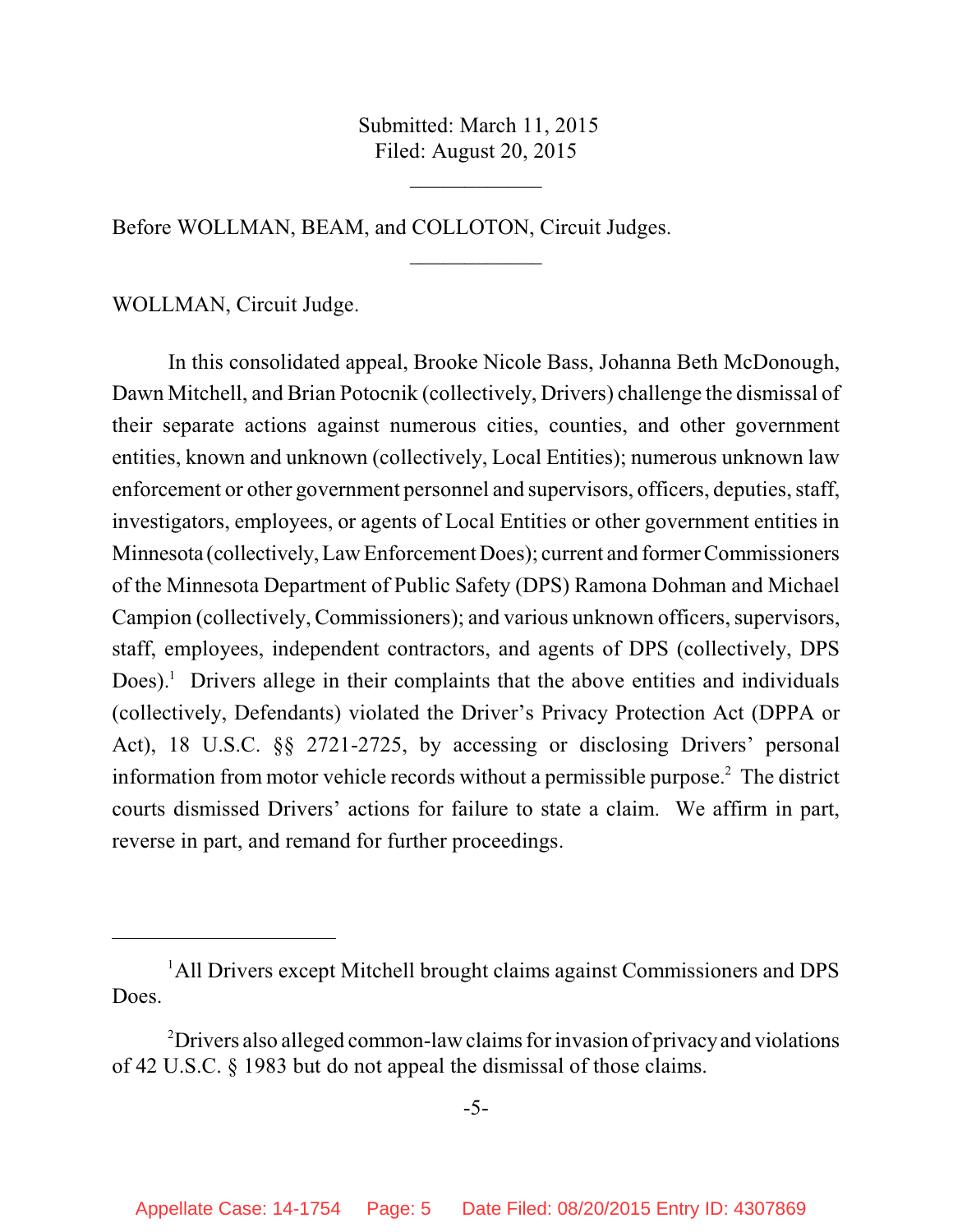#### I. Background

To obtain a driver's license or motor vehicle registration from a state motor vehicle department (DMV), individuals must disclose personal information, such as names, addresses, telephone numbers, social security numbers, medical information, vehicle descriptions, and photographs. Reno v. Condon, 528 U.S. 141, 143 (2000). Concerned over the dissemination and misuse of this personal information, Congress enacted the DPPA in 1994 to regulate the sale and disclosure of information that state DMVs collect in the process of registering and licensing drivers of motor vehicles. Maracich v. Spears, 133 S. Ct. 2191, 2195 (2013).

The DPPA prohibits state DMVs from disclosing personal information in a motor vehicle record except for uses explicitly enumerated in the statute. See 18 U.S.C. § 2721(a)-(b). "Personal information" is defined as "information that identifies an individual, including an individual's photograph, social security number, driver identification number, name, address (but not the 5-digit zip code), telephone number, and medical or disability information." Id. § 2725(3). As relevant here, personal information in a motor vehicle record may be disclosed by a state DMV for, among other permissible uses, "use by any government agency, including any court or law enforcement agency, in carrying out its functions," or for use by a private person acting on behalf of a government agency in carrying out its functions. Id. § 2721(b)(1). Personal information may also be disclosed by a state DMV "[f]or use in connection with any civil, criminal, administrative, or arbitral proceeding" or for "investigation in anticipation of litigation." Id.  $\S 2721(b)(4)$ . A person who "knowingly obtains, discloses or uses" an individual's personal information, "from a motor vehicle record, for a purpose not permitted" is liable to the individual, and the court may award "actual damages, but not less than liquidated damages in the amount of \$2500," attorney's fees, and "punitive damages upon proof of willful or reckless disregard of the law." Id. § 2724.

-6-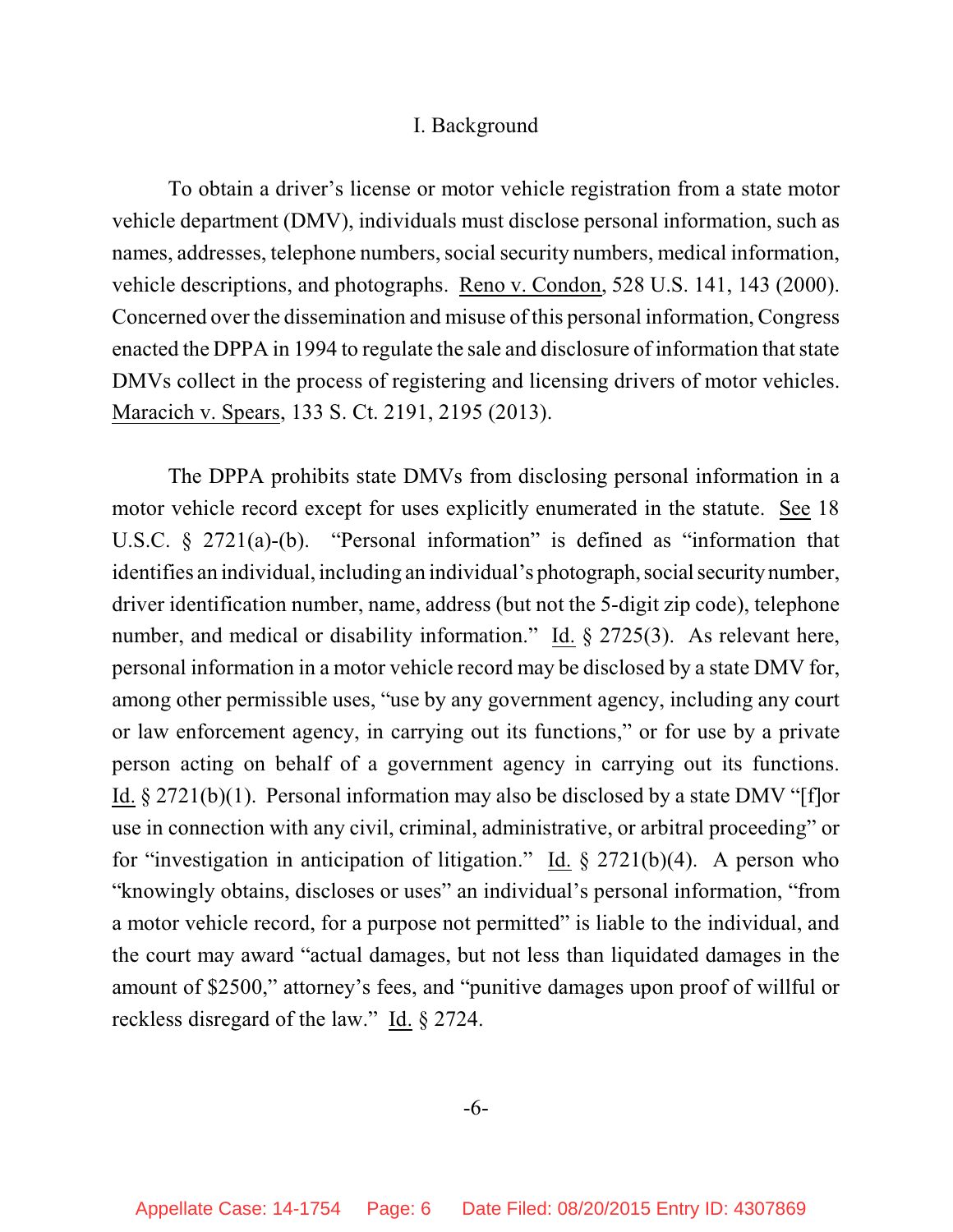According to Drivers' allegations, DPS maintains or contributes to the Driver and Vehicle Services database and the Bureau of Criminal Apprehension database, which contain personal information from Drivers' motor vehicle records.<sup>3</sup> Law enforcement officers, government agents, and other individuals were given passwords to accessthe database through an internet portal or website. During the relevant time period, the website's login page included the following admonition, or something similar: "Access to this service is for authorized personnel only conducting official business." Suspecting that law enforcement officers were accessing their information without a proper purpose, Drivers contacted DPS and requested audits detailing past accesses of their motor vehicle records. Each Driver's audit showed that his or her personal information had been accessed through the database hundreds of times, primarily through Local Entities' police departments, sheriff's offices, or other agencies.

Drivers allege that none of the Law Enforcement Does' accessesfell within the DPPA's permitted exceptions for the disclosure, use, and obtainment of personal information. Several Drivers' complaints state that the true purpose for the Law Enforcement Does' accesses was "to satisfy their shallow desires to peek behind the curtain" into Drivers' private lives. Bass and Mitchell allege that they do not have criminal records and have committed no crimes that would justify the accesses of their personal information. McDonough and Potocnik do not allege that they have no criminal records, but do allege that Law Enforcement Does obtained their personal information"without probable cause or reasonable suspicion" and that at no time did they "behave in a manner that would provide any legal justification" for the accesses. Drivers claim that their personal data was obtained through queries that used their names rather than their license plate numbers. Drivers attach as exhibits to the complaints their audits, which show the date and time of each access, as well as the

<sup>&</sup>lt;sup>3</sup>Drivers' complaints do not always distinguish between the databases, so hereinafter we refer to either or both simply as "the database."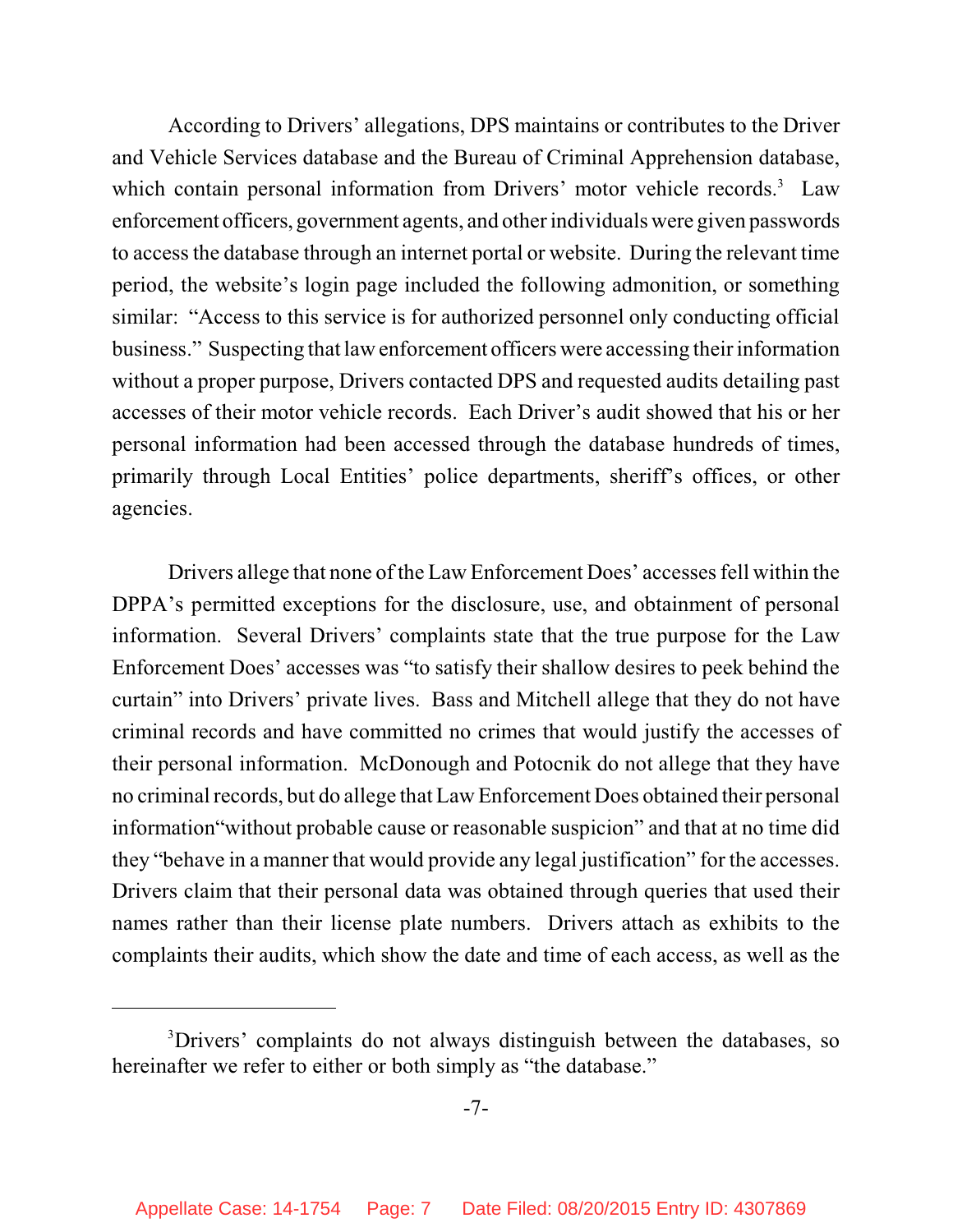"source station"—*i.e.*, "the police department, sheriff's office, or other government entity through which" Law Enforcement Does accessed the information. The audits show that government users—through the stations of different agencies, departments, branches, or other government divisions (collectively, agencies) across the state—accessed Drivers' data during late-night or early-morning hours and often at times in close proximity to one other. Furthermore, several Drivers allege that testimony by the legislative auditor at a Minnesota Legislative Audit Subcommittee hearing in February 2013 reflects that at least fifty percent of law enforcement officers were misusing the database by accessing, using, or disclosing personal information for an impermissible purpose. McDonough, Mitchell, and Bass claim that they had had professional contact with numerouslaw enforcement personnel and, in some cases, a degree of local fame, which could explain Law Enforcement Does' high level of interest in their personal information.<sup>4</sup>

The district courts dismissed the complaints, determining that each Driver's allegations failed to state a claim. The district courts held that the statute of limitations began to run at the time of each alleged obtainment or disclosure of the personal data, rather than at the time Drivers became aware of the alleged violations. The district court in Bass, McDonough, and Potocnik determined that the allegations were insufficient to state a claim against the Commissioners because Drivers had not shown that "the Commissioners *themselves*" had disclosed Drivers' personal information for an impermissible purpose. The district courts dismissed all DPPA claims against Local Entities because Drivers' allegations were either too conclusory or too speculative to show, as to each Defendant or each access, that Law Enforcement Does' purposes for obtaining the personal information were impermissible. Drivers now appeal the district courts' dismissals of their DPPA claims, challenging the district courts' rulings on each of these issues.

<sup>&</sup>lt;sup>4</sup>Although this fact is not alleged in Potocnik's complaint, several parties state in their briefs that Potocnik was once employed as a Minneapolis police officer.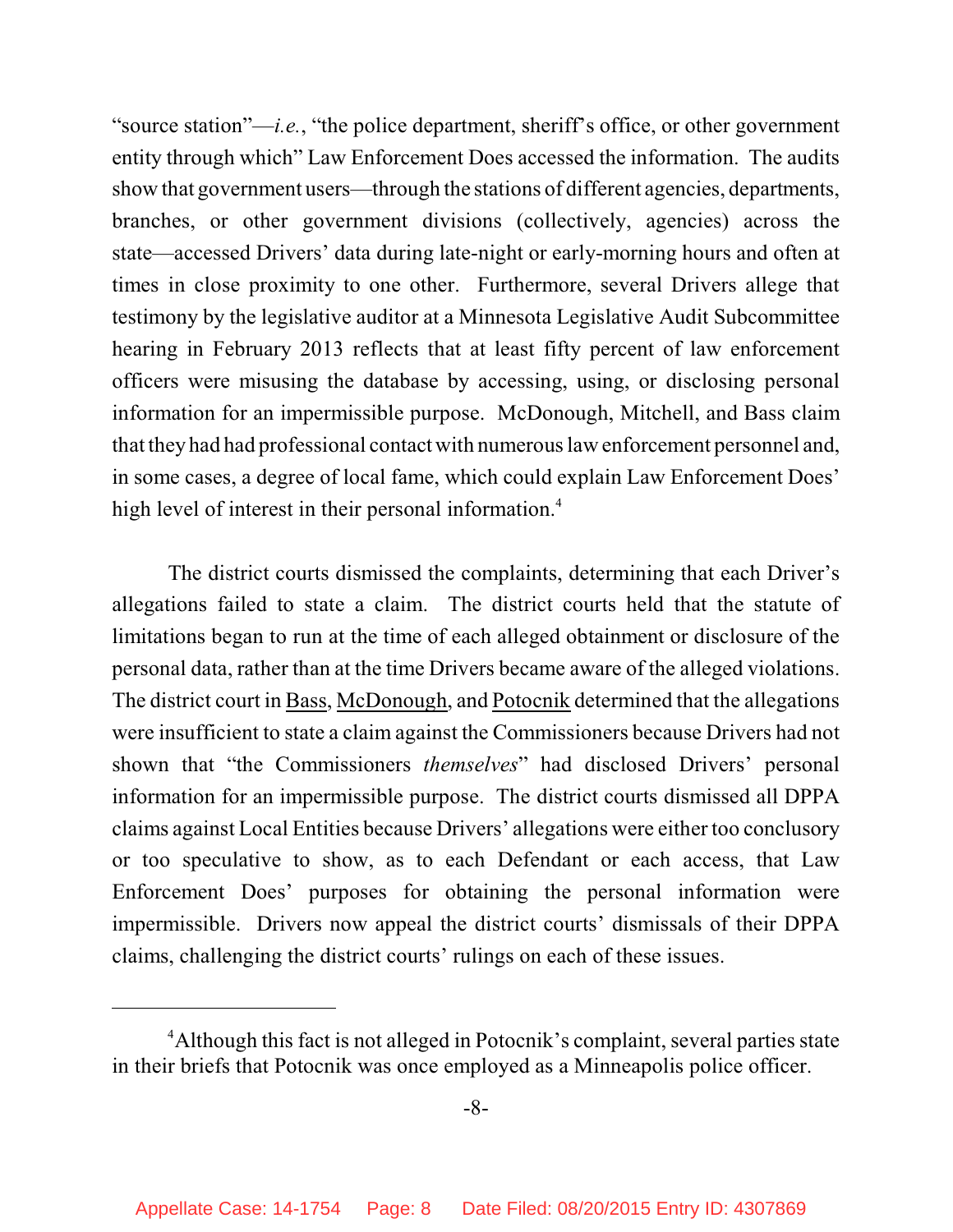#### II. Statute of Limitations

Because the DPPA does not contain its own statute of limitations, the parties agree that Drivers' claims are subject to the catch-all, four-year statute of limitations in 28 U.S.C. § 1658(a). Under § 1658(a), except as otherwise provided by law, "a civil action arising under an Act of Congress enacted after [December 1, 1990,] may not be commenced later than 4 years after the cause of action accrues." Subsection (b) of the provision states that, "[n]otwithstanding subsection (a)," securities fraud claims may be brought no later than the earlier of "2 years after the discovery of the facts constituting the violation" or "5 years after such violation." 28 U.S.C. § 1658(b). Congress added this subsection as part of the Sarbanes-Oxley Act of 2002. Pub. L. No. 107-204, § 804(a), 116 Stat. 745, 801.

Since the parties dispute only the meaning of § 1658, whether the statute of limitations bars Drivers' claims is a question of law that we review *de novo*. Smithrud v. City of St. Paul, 746 F.3d 391, 395 (8th Cir. 2014). Drivers argue that the discovery rule applies and that therefore their causes of action accrued when they discovered, or with due diligence should have discovered, that the alleged violations occurred—*i.e.*, when they received their audits from DPS. Defendants argue that we should apply the occurrence rule and hold that Drivers' causes of action accrued when the allegedly impermissible accesses occurred. The occurrence rule thus would bar claims based on accesses that occurred more than four years prior to the filing of the complaints.

Traditionally, in federal-question cases, we have applied the discovery rule as the default statute-of-limitations rule in the absence of a contrary directive from Congress. E.g., Comcast of Ill. X v. Multi-Vision Elecs., Inc., 491 F.3d 938, 944 (8th Cir. 2007) (citing Union Pac. R.R. Co. v. Beckham, 138 F.3d 325, 330 (8th Cir. 1998)). Other federal courts also have generally taken this approach. See Connors v. Hallmark & Son Coal Co., 935 F.2d 336, 342 (D.C. Cir. 1991) (noting that "the

-9-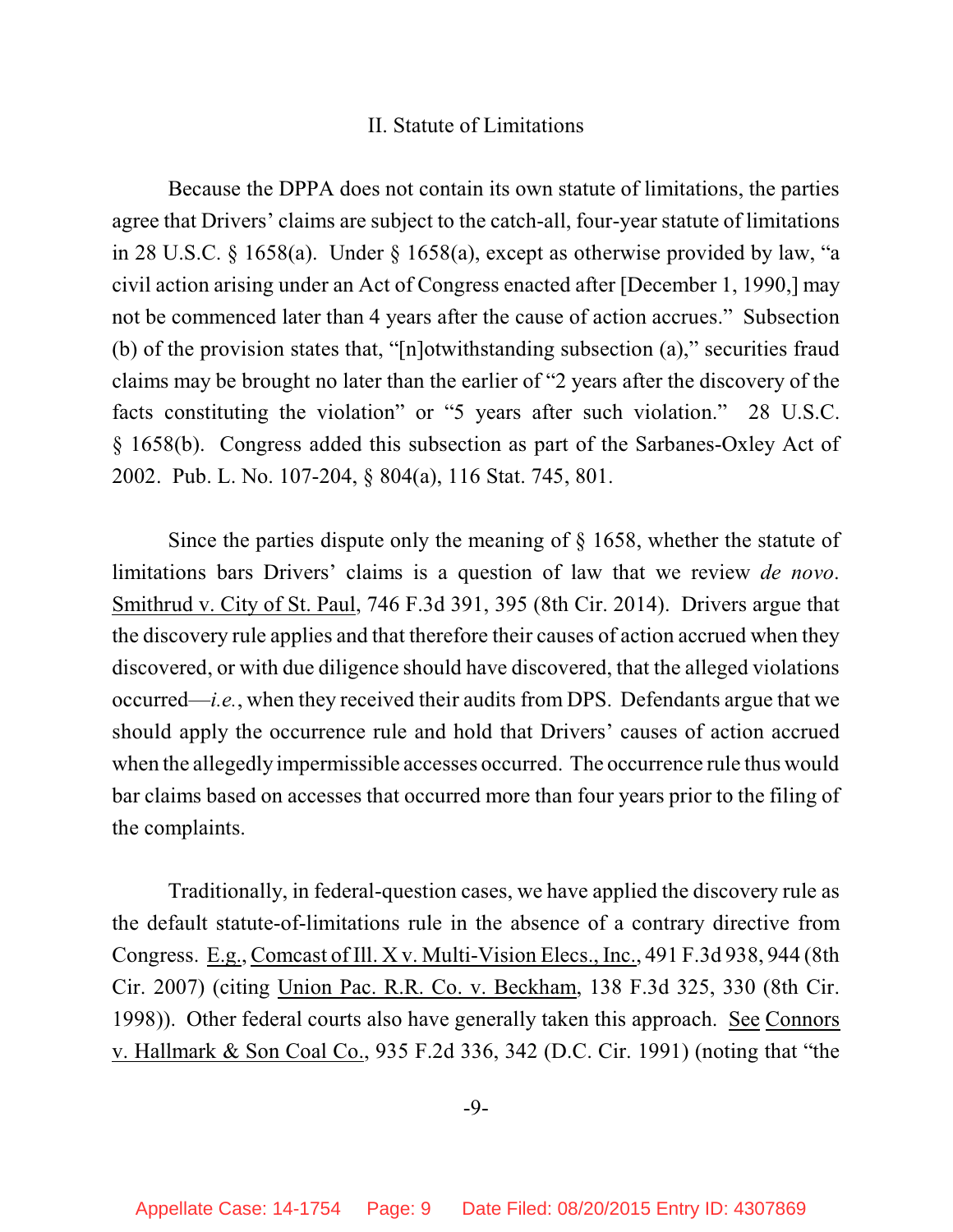discovery rule is the general accrual rule in federal courts" and listing cases); see also Rotella v. Wood, 528 U.S. 549, 555 (2000) (noting that lower "[f]ederal courts . . . generally apply a discovery accrual rule when a statute is silent on the issue").

As the Supreme Court has explicitly pointed out, however, it has never adopted that position as its own, TRW Inc. v. Andrews, 534 U.S. 19, 27 (2001), and several Supreme Court opinions cast doubt on our application of the discovery rule as the default rule. In TRW, the Court addressed the question when liability "arises" for purposes of the statute of limitations in the Fair Credit Reporting Act (FCRA). Like the DPPA, the FCRA limits the disclosure of certain information about individuals—specifically, information in an individual's creditreport—unless it is for statutorily enumerated purposes. Id. at 23 (citing 15 U.S.C. §§ 1681b, 1681e(a)-(b)). The Court considered the purposes of the FCRA and concluded that the "FCRA does not govern an area of the law that cries out for application of a discovery rule." Id. at 28. Although the Court did not expressly disavow federal courts' application of a discovery rule in the face of congressional silence, it made clear that the text and structure of a statute can "evince Congress' intent to preclude judicial implication of a discovery rule." Id. at 27-28. At the time, the FCRA's statute of limitations generally required that an action be brought "within two yearsfromthe date on which the liability arises" but created an exception for willful misrepresentations, in which case the action must have been commenced "within two years after discovery by the individual of the misrepresentation." 15 U.S.C. § 1681p (1994) (amended 2003). Noting that it defied common sense to transformthe discovery-rule exception into the general rule and that such a construction would almost always render the discoveryrule exception superfluous, the Court held that the discovery rule did not govern the FCRA's general statute of limitations. TRW, 534 U.S. at 23, 28-29.

A recent Supreme Court decision offers additional guidance on how the appropriate statute of limitations is to be determined. In Gabelli v. SEC, the Court considered whether, in an enforcement action by the Securities and Exchange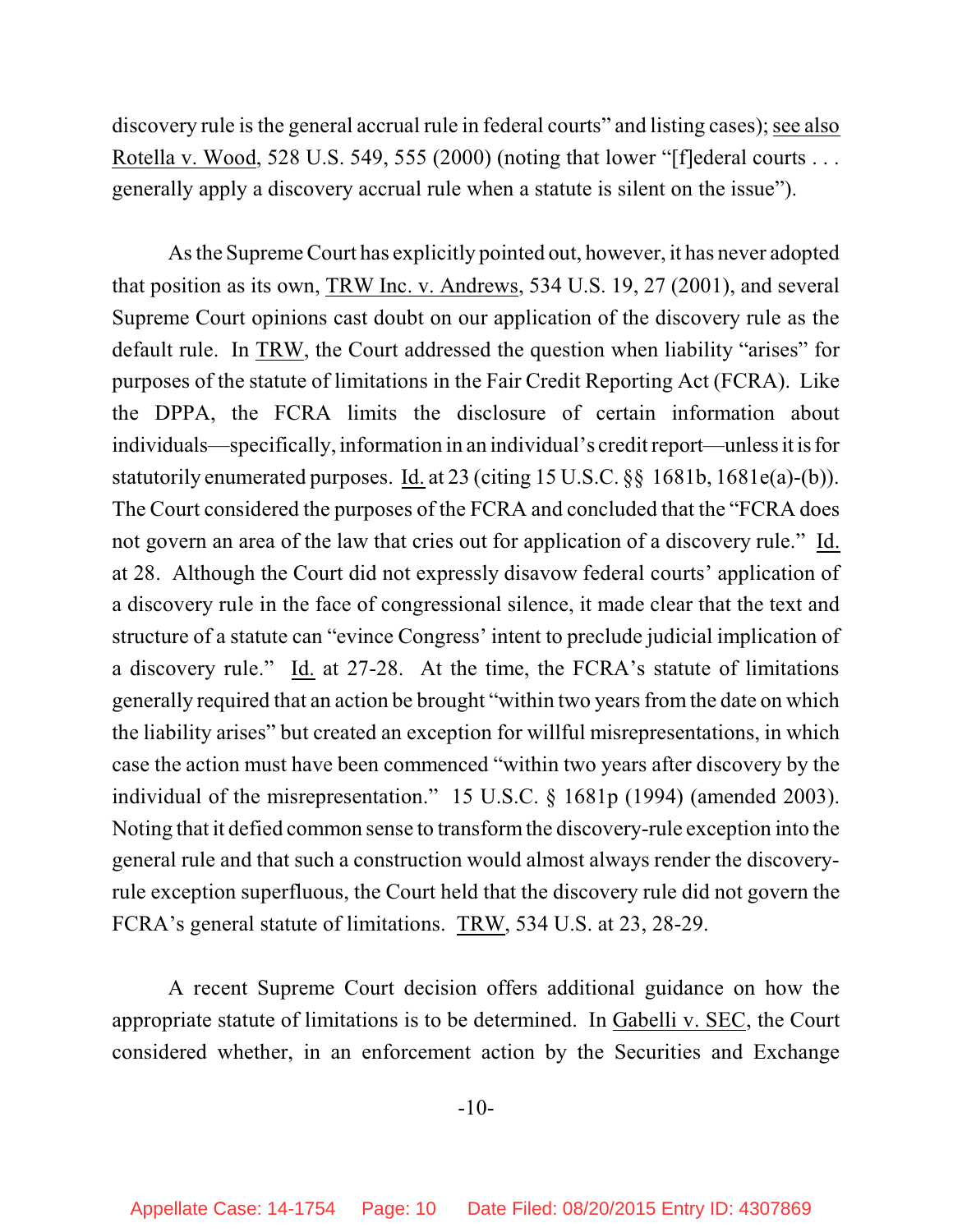Commission (SEC), the five-year statute of limitations applicable to the Investment Advisers Act "begins to tick when the fraud is complete or when the fraud is discovered." 133 S. Ct. 1216, 1219 (2013). Like 28 U.S.C. § 1658(a), the relevant provision setting forth the statute of limitations applied to various provisions throughout the U.S. Code and used language similar to that in § 1658, requiring actions to be commenced "within five years from the date when the claim first accrued." Id. at 1220 (quoting 28 U.S.C. § 2462). The purpose of the provision was to provide a statute of limitations for actions for civil fines, penalties, or forfeiture. Id. To determine the appropriate trigger for the statute of limitations, the Court considered whether there were "textual, historical, or equitable reasons to graft a discovery rule" onto the statute of limitations. Id. at 1224. The Court stated that the most natural reading of the statute was that a claim "accrued" when the allegedly fraudulent conduct occurred, because "the standard rule is that a claim accrues when the plaintiff has a complete and present cause of action." Id. at 1220-21 (quoting Wallace v. Kato, 549 U.S. 384, 388 (2007)) (internal quotation marks omitted). The Court focused on the policy considerations underlying all limitations provisions, explaining that "[s]tatutes of limitations are intended to 'promote justice by preventing surprises through the revival of claims that have been allowed to slumber until evidence has been lost, memories have faded, and witnesses have disappeared.'" Id. at 1221 (quoting Order of R.R. Telegraphers v. Ry. Express Agency, Inc., 321 U.S. 342, 348-49 (1944)). The Court noted that the discovery rule "arose in 18thcentury fraud cases as an 'exception' to the standard rule," and noted that the "fraud discovery rule" applies when "the injury is self-concealing." Id. at 1221-22. Nevertheless, the Court determined that a government enforcement action for securities fraud did not require application of the discovery rule in light of the government's investigative resources and the punitive nature of civil penalties.

This appeal requires us to consider the effect of Gabelli on our precedent, as set forth in Comcast, that establishes the discovery rule as the default rule in the absence of a contrary directive from Congress. Comcast does not constrain us,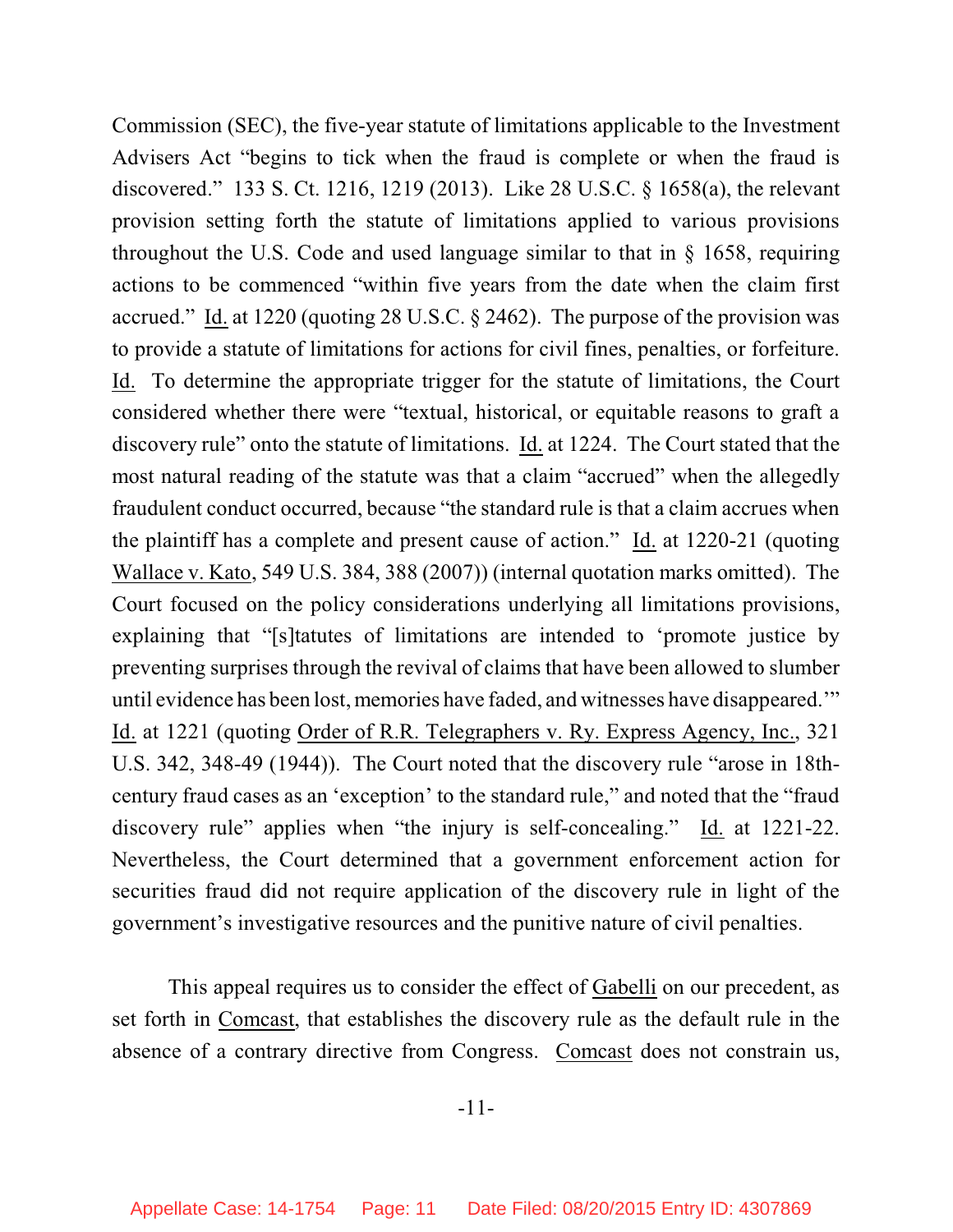because, "[a]lthough one panel of this court ordinarily cannot overrule another panel, this rule does not apply when the earlier panel decision is cast into doubt by a decision of the Supreme Court." Patterson v. Tenet Healthcare, Inc., 113 F.3d 832, 838 (8th Cir. 1997). More problematic is the fact that after Gabelli, we reiterated our view that the discovery rule is the default rule in Maverick Transportation, LLC v. U.S. Department of Labor, Administrative Review Board, 739 F.3d 1149, 1154 (8th Cir. 2014), in which we held that the discovery rule governed the statute of limitations under the Surface Transportation Assistance Act. Nevertheless, Maverick does not control here for two reasons. First, Maverick focused on TRW, see id., and did not discuss the effect of, or even cite, Gabelli.<sup>5</sup> "[W]hen an issue is not squarely addressed in prior case law, we are not bound by precedent through *stare decisis*." Passmore v. Astrue, 533 F.3d 658, 660 (8th Cir. 2008) (citing Brecht v. Abrahamson, 507 U.S. 619, 630-31 (1993)). Second, in Maverick, we were required to defer to the Department of Labor's interpretation that the discovery rule applied and thus were bound to apply the agency's version of the discovery rule as long as it was a permissible construction of the statute. 739 F.3d at 1154 (citing Chevron, U.S.A., Inc. v. Nat. Res. Def. Council, Inc., 467 U.S. 837, 842-43 (1984)).

Drivers argue that the holding in Gabelli was limited to the factual context of that case—government enforcement actions—and that the language in Gabelli characterizing the occurrence rule as the standard rule is insufficient to overrule our long-established case law. But "[f]ederal courts . . . are not 'free to limit Supreme Court opinions precisely to the facts of each case.' Instead, federal courts 'are bound by the Supreme Court's considered dicta almost as firmly as by the Court's outright holdings . . . . " City of Timber Lake v. Cheyenne River Sioux Tribe, 10 F.3d 554,

<sup>&</sup>lt;sup>5</sup>Nor did the parties in Maverick bring Gabelli to the panel's attention in their filings. See Webster v. Fall, 266 U.S. 507, 511 (1925) ("Questions which merely lurk in the record, neither brought to the attention of the court nor ruled upon, are not to be considered as having been so decided as to constitute precedents.").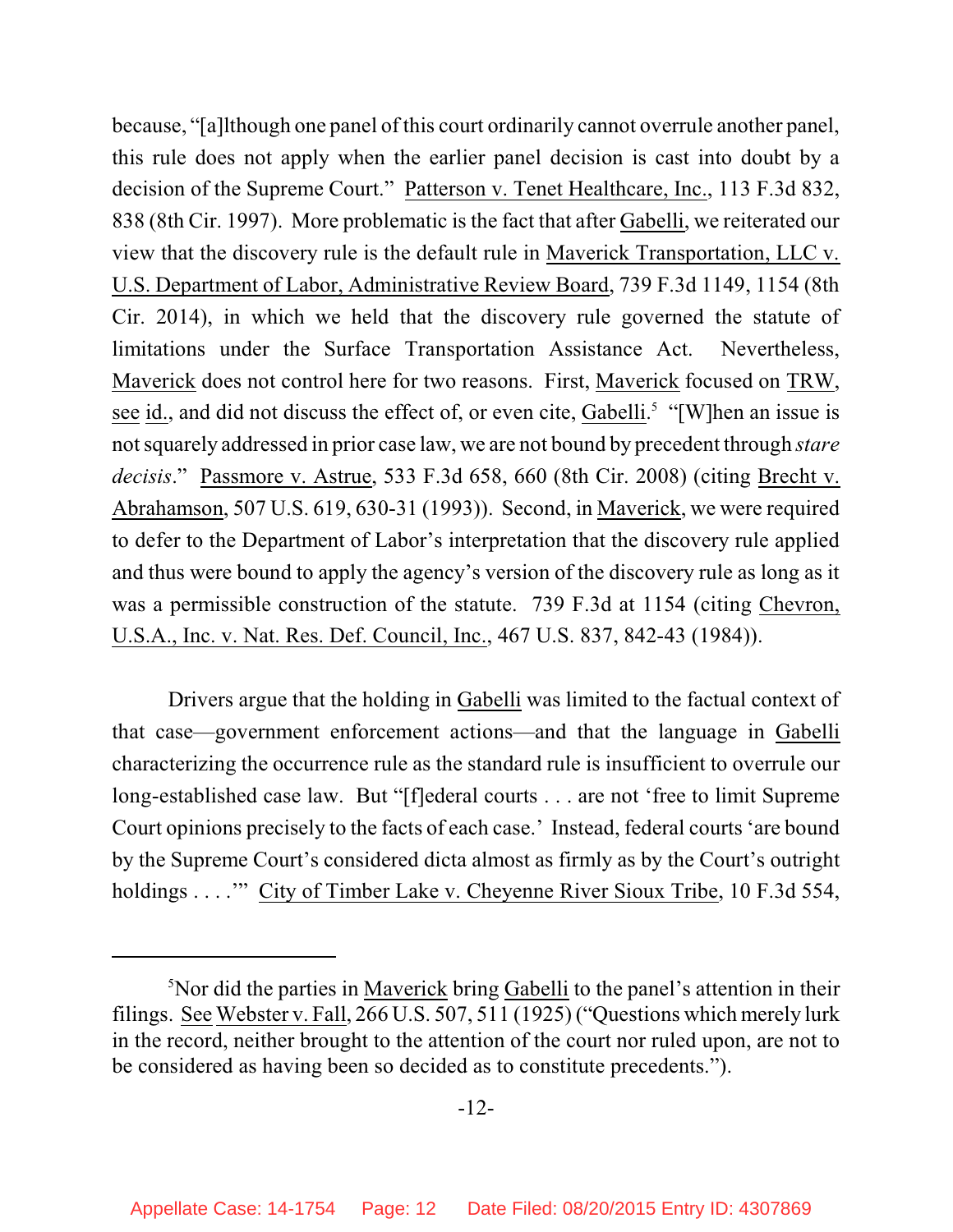557 (8th Cir. 1993) (citation omitted) (quoting McCoy v. Mass. Inst. of Tech., 950 F.2d 13, 19 (1st Cir. 1991)).

We need not decide whether Gabelli completely overrules our precedent that makes the discovery rule the default rule when Congress is silent. Gabelli certainly does not "bar application of the discovery rule where precedent, structure and policy all favor such a rule." Psihoyos v. John Wiley & Sons, Inc., 748 F.3d 120, 124 n.5 (2d Cir. 2014). But Gabelli and TRW, read together, instruct us that when the text, structure, and purpose of a limitations provision suggest that Congress may not have intended for the discovery rule to apply, courts should take into account the general policy underlying statutes of limitation, as well as equitable considerations relevant to the cause of action at hand, when determining whether to apply the discovery or occurrence rule.

Turning to the text of  $\S$  1658, to "accrue" is "[t]o come into existence as an enforceable claim or right; to arise." Black's Law Dictionary 21 (7th ed. 1999). TRW suggests that this definition is ambiguous, see 534 U.S. at 32 ("On balance, we conclude, the phrase 'liability arises' is not particularly instructive, much less dispositive of this case."), whereas Gabelli suggests that the most natural reading is that a claim "accrues" when the alleged violation occurs, because "the standard rule is that a claim accrues when the plaintiff has a complete and present cause of action," 133 S. Ct. at 1220-21 (quoting Wallace, 549 U.S. at 388) (internal quotation marks omitted). Drivers seek liquidated damages for each violation in the amount of \$2500, which "could presumably be awarded at the moment of [Defendants'] alleged wrongdoing, even if 'actual damages' did not accrue at that time." TRW, 534 U.S. at 35. Thus, Drivers' causes of action arguably came "into existence as an enforceable claim or right" at the time of the alleged accesses. On the other hand, to illustrate the meaning of the word "accrue," Black's Law Dictionary uses the example of a claim that "accrues" upon discovery of the injury. See Black's Law Dictionary 21 (7th ed. 1999) ("[T]he plaintiff's cause of action for silicosis did not accrue until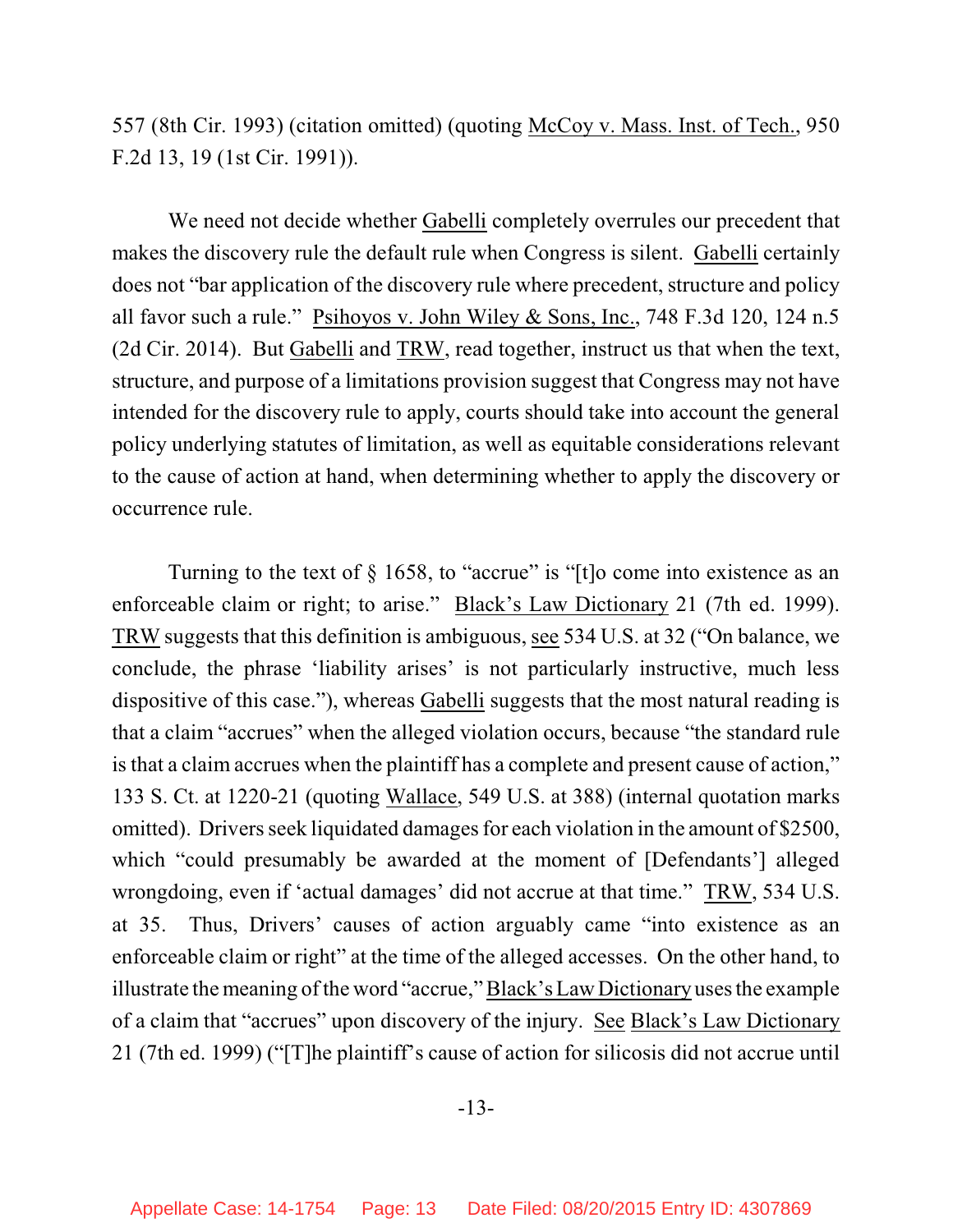the plaintiff knew or had reason to know of the disease."). Read together, the definition and the example could support the notion that the word "accrue" simply refers to the date on which the statute of limitations begins to run. See Dring v. McDonnell Douglas Corp., 58 F.3d 1323, 1327 (8th Cir. 1995) (noting that the date on which the statute of limitations begins to run "is referred to as the accrual date"). The meaning of the word "accrue" is thus not free of ambiguity.

We therefore turn to the structure of  $\S$  1658. Defendants argue that  $\S$  1658 is analogous to the statute of limitations in TRW. Like the FCRA limitations provision in TRW, § 1658 prescribes a general statute of limitations, then creates a special standard that includes an express discovery rule. Unlike the provision in TRW, however, the special standard in  $\S$  1658 that applies to securities-fraud claims includes an express occurrence rule as well. In this case, then, the principle of statutory interpretation that would prevent the exception in § 1658(b) frombecoming the general rule in § 1658(a) would apply equally to both the discovery and occurrence rules.

What  $\S$  1658(b)'s structure does demonstrate, however, is that at the time Congress amended § 1658 to add subsection (b), it knew how to write statutory text that differentiated between the discovery and occurrence rules and yet chose to preserve as the general rule the more ambiguous language of § 1658(a) stating that the statute of limitations begins to run when the "cause of action accrues." Congress's decision to retain the word "accrues" in  $\S$  1658(a), instead of specifying the applicable rule as it did in § 1658(b), is significant. Notably, § 1658 is a catch-all statute of limitations that applies to a variety of civil actions arising under acts of Congress. Here, the text, structure, and purpose of  $\S$  1658, coupled with the ambiguous definition of "accrue," suggest that Congress may have intended the trigger for the date of accrual to vary depending upon the specific cause of action at hand.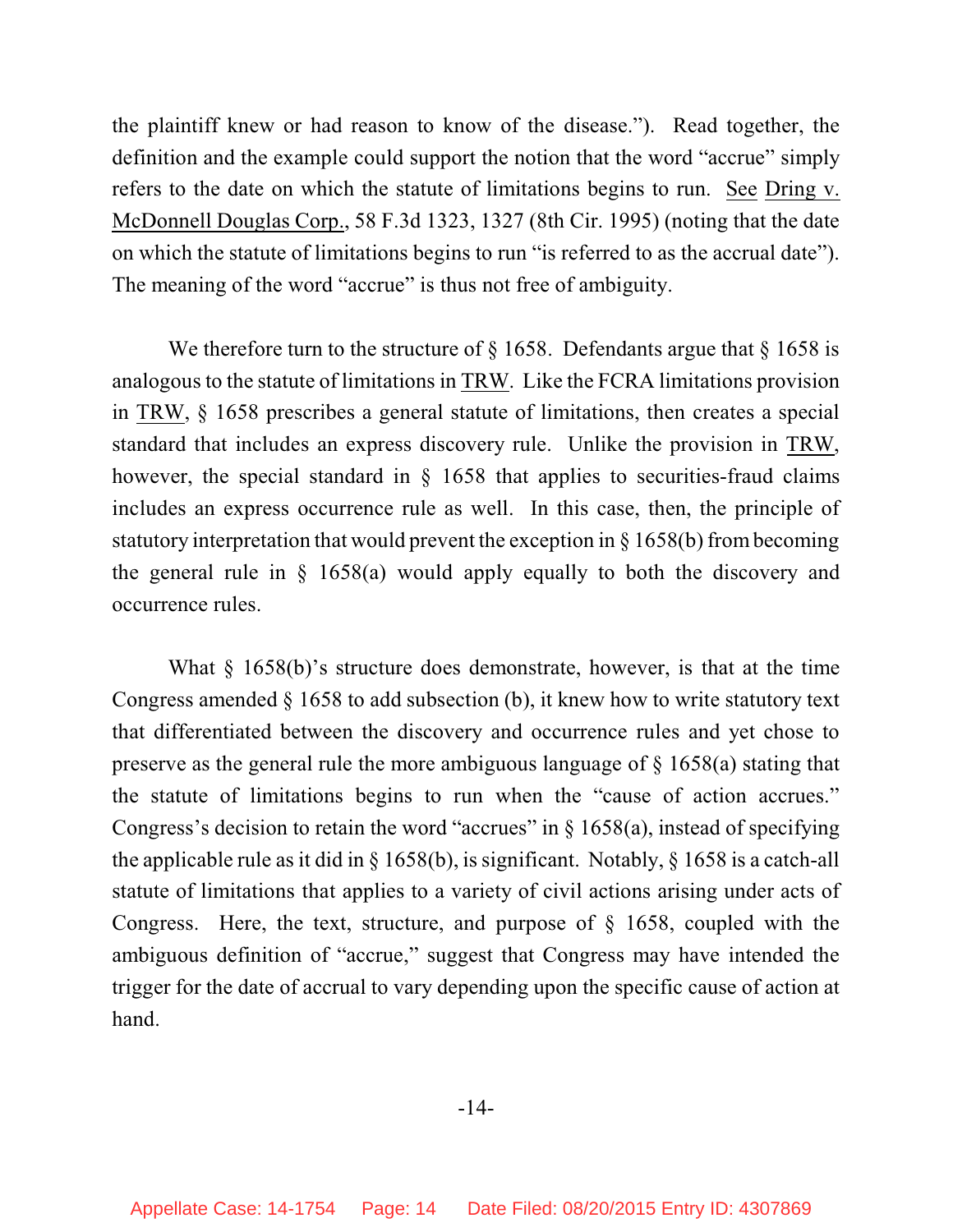In these circumstances, and in light of recent Supreme Court jurisprudence, we must look to equitable and policy considerations to determine the appropriate trigger for the statute of limitations for a DPPA claim. The parties and amicus curiae, the Electronic Privacy Information Center, emphasize competing policy concerns. Drivers argue that they had no reason to know that their personal information was being impermissibly accessed. But even if Drivers had no reason to know of the alleged accesses, unlike violations grounded in fraud, latent disease, or medical malpractice, DPPA violations are not by their nature self-concealing. See TRW, 534 U.S. at 27 (noting that it is cases involving concealment or latent injuries in which the Court has recognized a prevailing discovery rule and in which "the cry for [such a] rule is loudest" (alteration in original) (quoting Rotella, 528 U.S. at 555)). The Electronic Privacy Information Center raises legitimate concerns about the ability of identity thieves to utilize sensitive personal information found in motor vehicle records and the difficulty in detecting such a crime within the applicable limitations period. But these arguments are ultimately unavailing. The FCRA also provides remedies to combat the harms of identity theft, see 15 U.S.C. §§ 1681c-1 to 1681c-2, yet even though the plaintiff in TRW was herself the victim of identity theft, the Court concluded that the occurrence rule applied, see 534 U.S. at 23-27. If the FCRA, a statute designed to protect against misuse of individuals' sensitive, personal information, "does not govern an area of the law that cries out for application of a discovery rule," id. at 28, then neither does the DPPA. Furthermore, faded memories and time-lost evidence pertaining to the disclosure, obtainment, or use of data are the types of considerations that statutes of limitation are intended to address. See Gabelli, 133 S. Ct. at 1221 (citing R.R. Telegraphers, 321 U.S. at 348-49).

In light of the foregoing policy considerations, as well asthe text and structure of  $\S$  1658, we conclude that the statute of limitations for these DPPA violations began to run when the violations occurred. We thus affirm the dismissal of claims of violations that occurred more than four years prior to the filing of the complaints.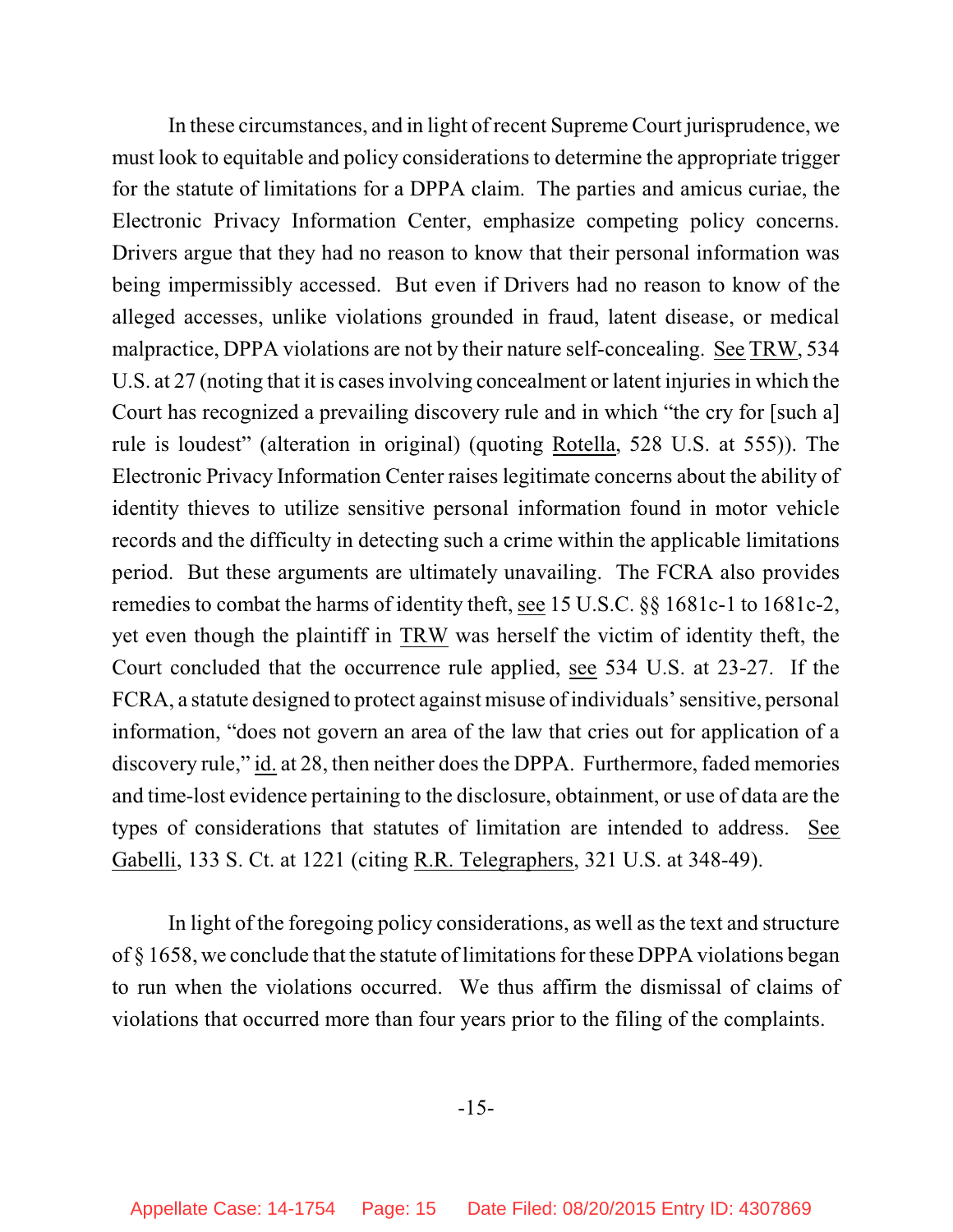## III. Liability of Local Entities and Law Enforcement Does

Several Local Entities argue that Drivers fail to state claims against them because Law Enforcement Does merely viewed Drivers' information and never used or "obtain[ed]" it within the meaning of § 2724. They also urge us to hold that Drivers have failed to state a claim for relief that satisfies the pleading standard as set forth in Bell Atlantic Corp. v. Twombly, 550 U.S. 544 (2007), and Ashcroft v. Iqbal, 556 U.S. 662 (2009). Drivers argue that accessing and reading data is "obtain[ment]" under the DPPA and that the district courts misapplied Twombly and Iqbal's pleading standard. We address each argument in turn.

# A. The Meaning of "Obtain"

Section 2724 of the DPPA provides a cause of action for impermissible "obtain[ment], disclos[ure] or use[]" of personal information. Several Local Entities argue that the alleged accesses of information at issue do not constitute "obtain[ments]" under § 2724 of the DPPA. They contend that "obtain" means "to hold onto or possess," that there must be deprivation or physical possession of the information, and that mere viewing is not sufficient. Although the etymology of the word "obtain" shows that its derivation is a Latin word meaning "to hold on to, possess," in modern usage, "obtain" means "to gain or attain," Merriam-Webster's Collegiate Dictionary 803 (10th ed. 1998), or "to get, acquire," Bryan A. Garner, Garner's Modern American Usage 74 (3d ed. 2009). Because the personal information at issue is intangible in nature, it is gained or acquired when it is accessed or observed. Congress could not have intended to require physical procurement of intangible information. In the context of the DPPA, the word "obtain" unambiguously includes access and observation of the data.<sup>6</sup>

<sup>&</sup>lt;sup>6</sup>Because the meaning of "obtain" in this context is unambiguous, Local Entities' various arguments that depend on interpreting ambiguity in their favor fail.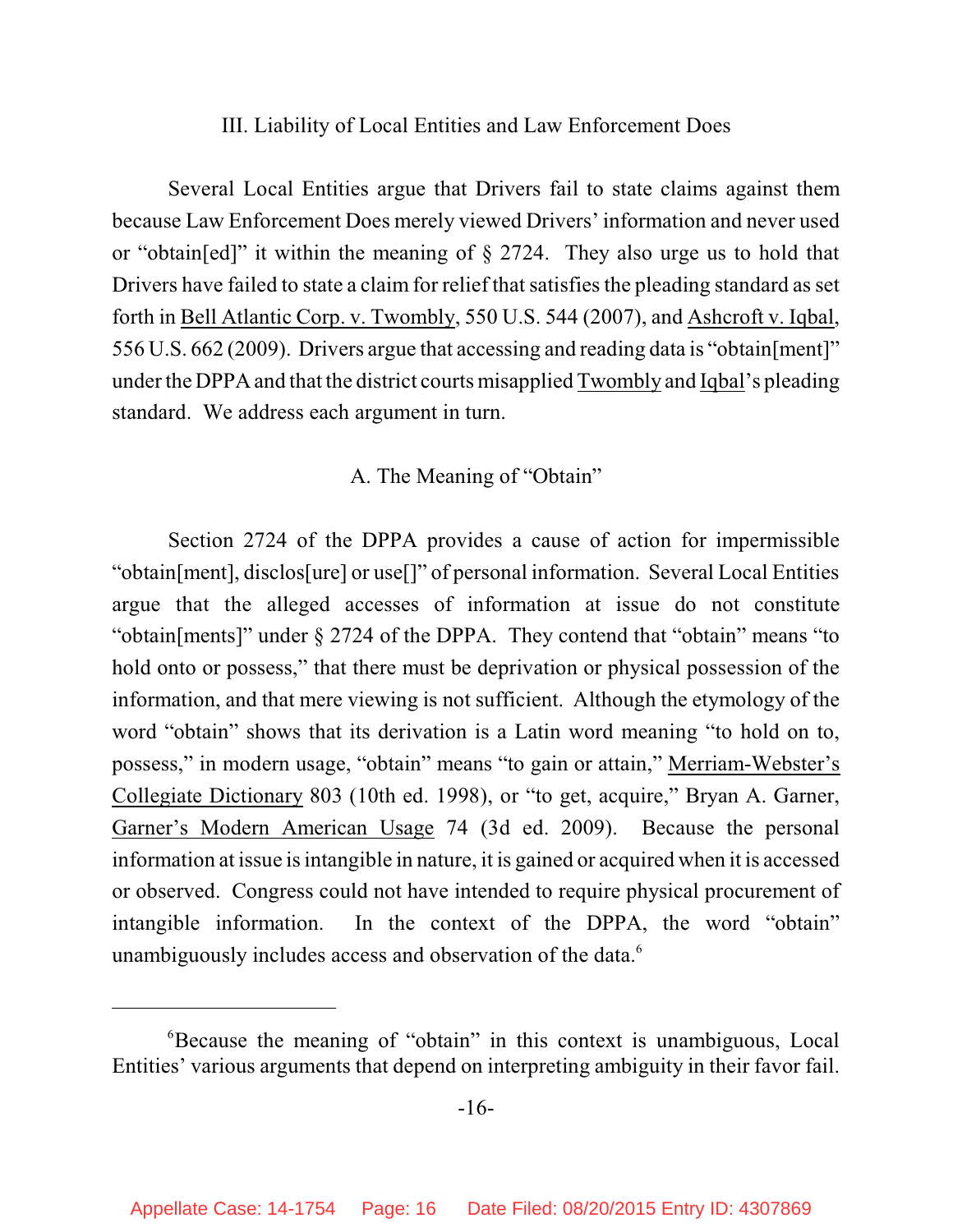## B. "Use" of the Personal Information

Several Local Entities argue that they cannot be liable under the DPPA because even if Law Enforcement Does "obtain[ed]" Drivers' personal information, the information was never used. In support of this argument, Local Entities point to Cook v. ACS State & Local Solutions, Inc., 663 F.3d 989, 994 (8th Cir. 2011), in which we stated that "the DPPA is concerned with the ultimate use of drivers' personal information, not how that information is obtained." This argument plucks our statement from Cook and leaves behind the context. Cook involved the question whether a company violates the DPPA if it obtains personal information in bulk for future use or resale to third parties. Id. at 991. We held that because the intended future use of the information was for a legitimate purpose permitted under the DPPA, the fact that much of the information obtained was not "used" immediately, or at all, did not render the bulk obtainment unlawful. Id. at 994, 997. Defendants argue that this holding indicates that the DPPA is violated only when information is actually used for an improper purpose. But in fact, Cook stands for the contrary proposition. Under Cook, the fact that personal information is never put to use does not retroactively alter the purpose for which it was obtained. By the same logic, the fact that Law Enforcement Does never "used" Drivers' personal information would not change the fact that the information was obtained for a purpose not permitted under the DPPA, in violation of  $\S 2724$ . Furthermore, to read  $\S 2724$  as requiring use of the information, as some Defendants suggest, would render the word "obtains" superfluous because the provision separately prohibits impermissible "use[]." It is clear that under § 2724, obtaining Drivers' information without a permissible

Their contention that qualified immunity applies to Law Enforcement Does' conduct because the meaning of "obtain" is unclear also fails for the same reason. Cf. Collier v. Dickinson, 477 F.3d 1306, 1312 (11th Cir. 2007) ("The words of the DPPA alone are 'specific enough to establish clearly the law applicable to particular conduct and circumstances and to overcome qualified immunity.'" (quoting Vinyard v. Wilson, 311 F.3d 1340, 1350 (11th Cir. 2002))).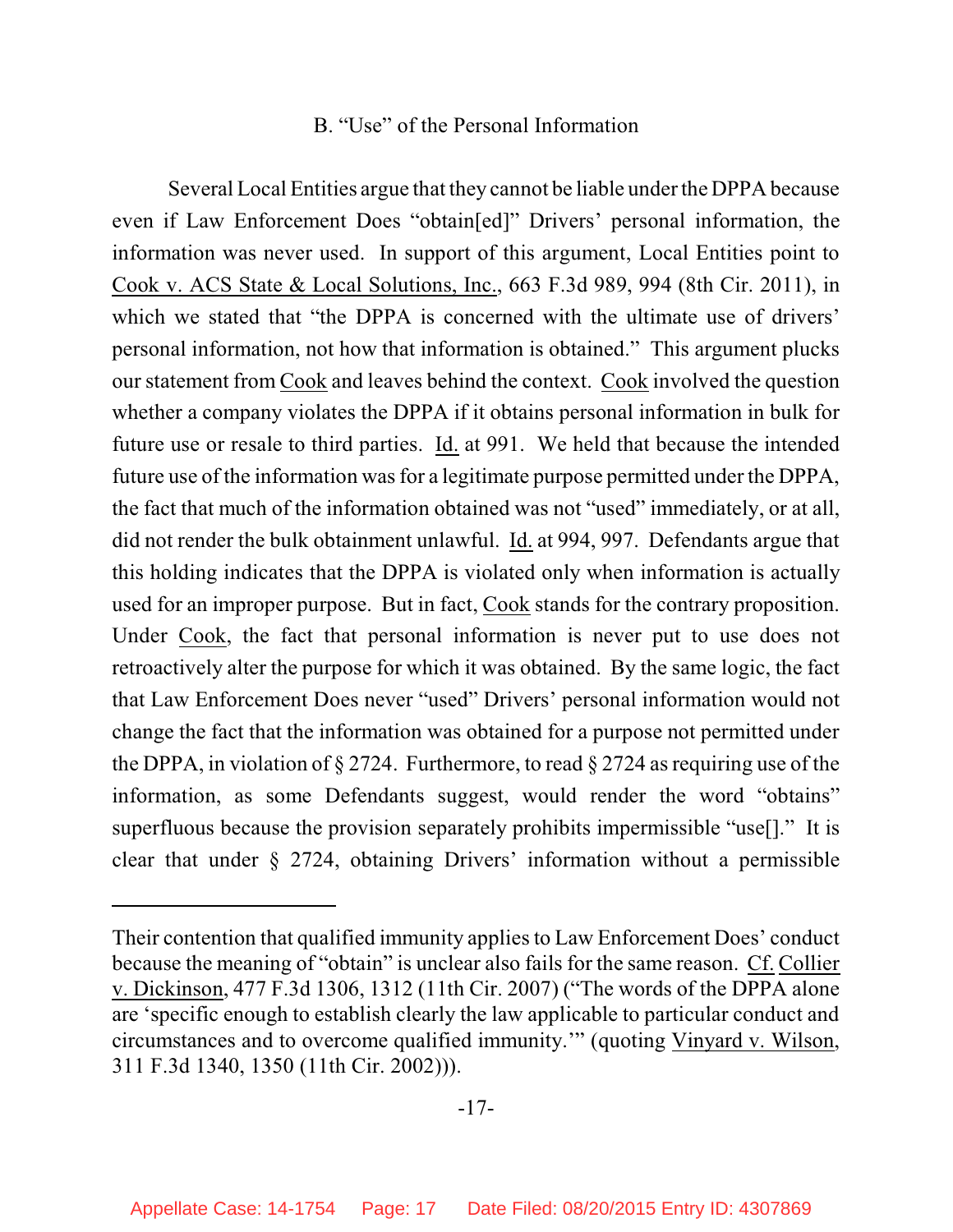purpose, regardless of whether that information is subsequently used, violates the DPPA.

# C. Rule 8(a)'s Pleading Standard

Local Entities argue, and the district courts held, that Drivers have fallen short of pleading a plausible claim for relief. To establish a DPPA violation, Drivers must prove that the Defendants 1) knowingly 2) obtained, disclosed, or used personal information, 3) from a motor vehicle record, 4) for a purpose not permitted. See 18 U.S.C. § 2724(a). The only issue the parties dispute is whether Drivers have sufficiently pleaded the impermissible-purpose element of their DPPA claims. The parties' arguments on thisissue apply equally to the claims against Law Enforcement Does.

We review the grants of the motions to dismiss *de novo.* Richter v. Advance Auto Parts, Inc., 686 F.3d 847, 850 (8th Cir. 2012) (per curiam). When evaluating a motion to dismiss, we accept as true all factual allegations in the complaint and draw all reasonable inferences in favor of the nonmoving party, id., but we are not bound to accept as true "[t]hreadbare recitals of the elements of a cause of action, supported by mere conclusory statements," Iqbal, 556 U.S. at 678, or legal conclusions couched as factual allegations, Papasan v. Allain, 478 U.S. 265, 286 (1986). Under Federal Rule of Civil Procedure 8(a)(2), a complaint must contain a "short and plain statement of the claim showing that the pleader is entitled to relief." "To survive a motion to dismiss, a complaint must contain sufficient factual matter, accepted as true, to 'state a claim to relief that is plausible on its face.'" Iqbal, 556 U.S. at 678 (quoting Twombly, 550 U.S. at 570). "A claim has facial plausibility when the plaintiff pleads factual content that allows the court to draw the reasonable inference that the defendant is liable for the misconduct alleged." Id.

"Determining whether a complaint states a plausible claim for relief will . . . be a context-specific task that requires the reviewing court to draw on its judicial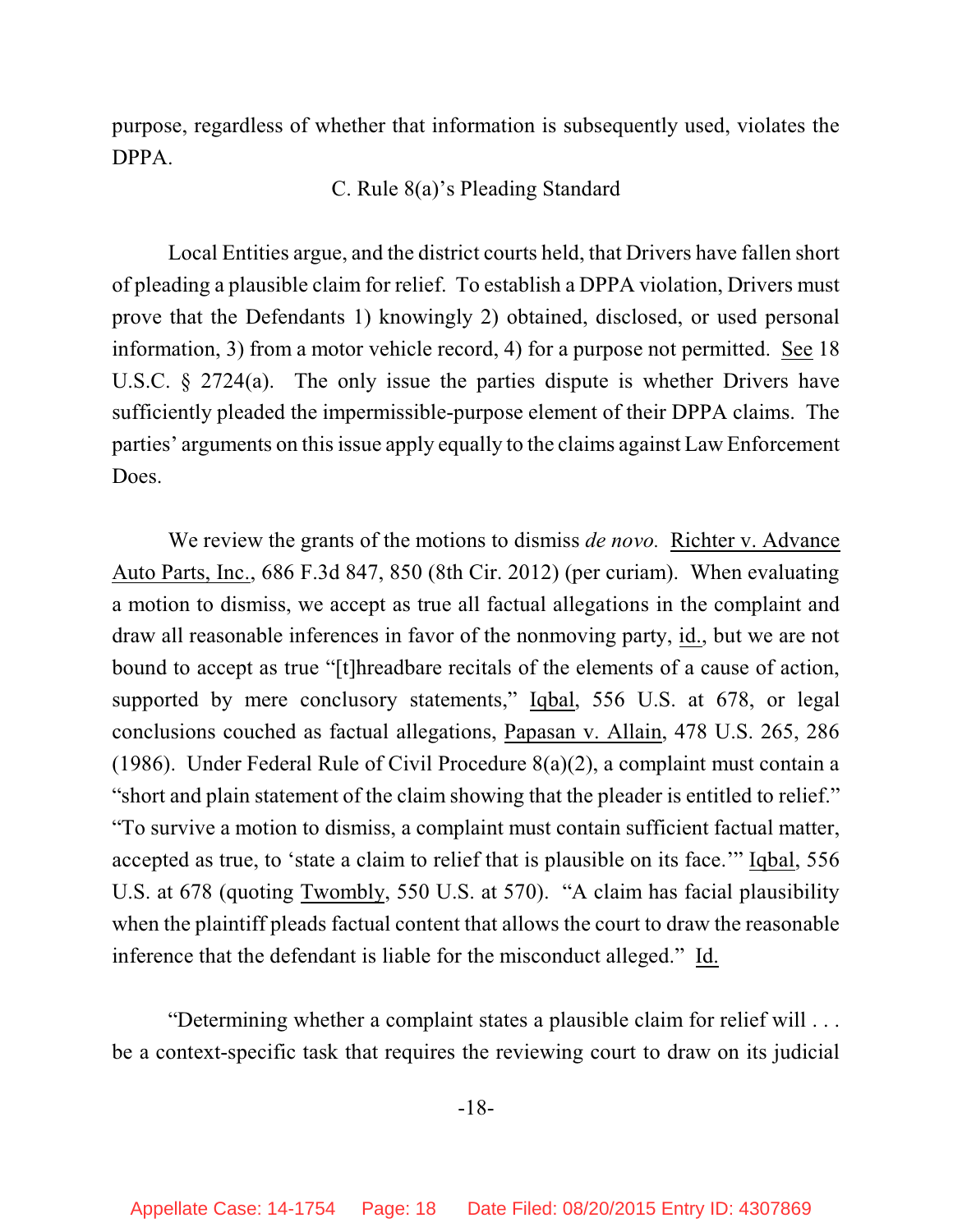experience and common sense." Id. at 679. "Asking for plausible grounds . . . does not impose a probability requirement at the pleading stage; it simply calls for enough fact to raise a reasonable expectation that discovery will reveal evidence of" the violation. Twombly, 550 U.S. at 556. There is no requirement for direct evidence; the factual allegations may be circumstantial and "need only be enough to nudge the claim 'across the line from conceivable to plausible.'" Cardigan Mountain Sch. v. N.H. Ins. Co., 787 F.3d 82, 88 (1st Cir. 2015) (quoting Twombly, 550 U.S. at 556).

Courts considering a motion to dismiss may choose to begin by identifying allegations that are no more than conclusions and therefore are not entitled to the assumption of truth. Iqbal, 556 U.S. at at 679. Courts may then review the remaining allegations to determine whether they are sufficient "to raise a right to relief above the speculative level, on the assumption that all the [factual] allegations in the complaint are true (even if doubtful in fact)." Twombly, 550 U.S. at 555 (citations and footnote omitted). Courts should consider whether there are lawful, "obvious alternative explanation[s]" for the alleged conduct, because "[w]here a complaint pleads facts that are merely consistent with a defendant's liability, it stops short of the line between possibility and plausibility of entitlement to relief." Iqbal, 556 U.S. at 678, 682 (quoting Twombly, 550 U.S. at 557, 567 (brackets omitted)) (internal quotation marks omitted). If the alternative explanations are not sufficiently convincing, however, the complaint states a plausible claim for relief, because "[f]erreting out the most likely reason for the defendants' actions is not appropriate at the pleadings stage." Watson Carpet & Floor Covering, Inc. v. Mohawk Indus., Inc., 648 F.3d 452, 458 (6th Cir. 2011).

Drivers allege that Law Enforcement Does obtained their information "for a purpose not permitted under the DPPA" and that none of Law Enforcement Does' activities "fell within the DPPA's permitted exceptions for procurement of[Drivers'] private information." Because these allegations simply recite the impermissiblepurpose element of a DPPA cause of action, they should be disregarded in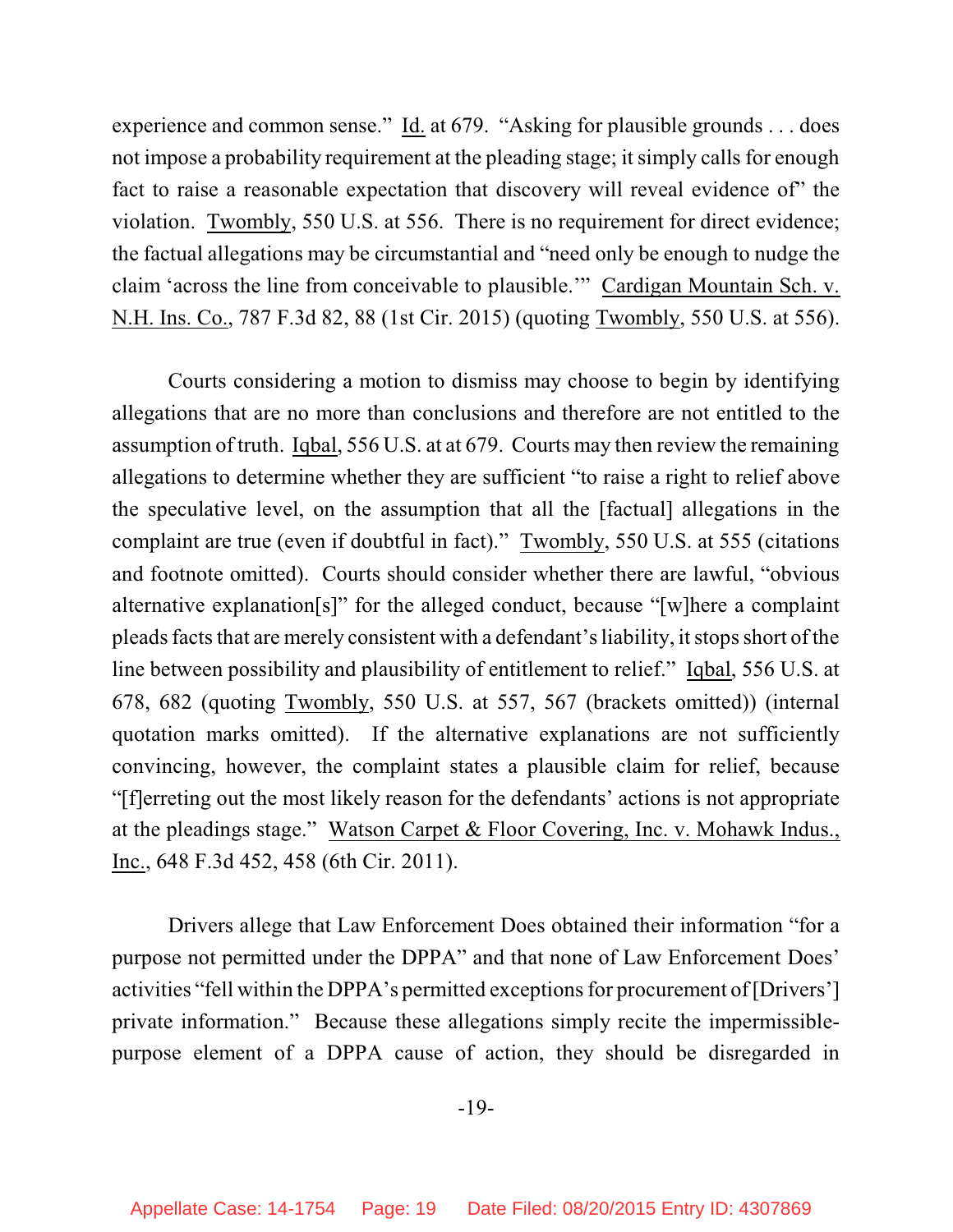determining whether the complaint states a claim for relief. See Iqbal, 556 U.S. at 678.The question, then, is whether Drivers' remaining, nonconclusory allegations state a plausible claim that Drivers' personal information was obtained for an impermissible purpose. The district courts held that Drivers' complaints did not plead facts with sufficient specificity to raise a right to relief above the speculative level. According to the district courts, they could not draw the inference that any particular Law Enforcement Doe's access was for an impermissible purpose without resorting to speculation based solely on the collective allegations and the sheer volume of accesses.

Each Defendant's alleged conduct must be assessed independently to ensure that Drivers have pleaded sufficient facts regarding that Defendant's impermissible purpose to state a facially plausible claim to relief against that Defendant. Cf. id. at 682-83 (refusing to infer discriminatory state of mind of one government actor based on allegedly discriminatory acts by others); Wilson v. Northcutt, 441 F.3d 586, 591  $(8th Cir. 2006)$  ("Liability for damages for a federal constitutional tort is personal, so each defendant's conduct must be independently assessed."). But assessing the allegations against each Defendant independently is not the same as assessing them in isolation. "[T]he complaint should be read as a whole, not parsed piece by piece to determine whether each allegation, in isolation, is plausible." Braden v. Wal-Mart Stores, Inc., 588 F.3d 585, 594 (8th Cir. 2009). Furthermore, allegations concerning data accesses that do not themselves constitute violations because they are barred by the statute of limitations still may be considered in assessing the plausibility of timely claims. See Nat'l R.R. Passenger Corp. v. Morgan, 536 U.S. 101, 113 (2002) (stating that plaintiff may use pre-limitations-period acts as background evidence in support of a timely claim); U.S. EPA v. City of Green Forest, 921 F.2d 1394, 1409 (8th Cir. 1990) ("[T]here is no rule that automatically excludes evidence pre-dating a statute of limitations period.").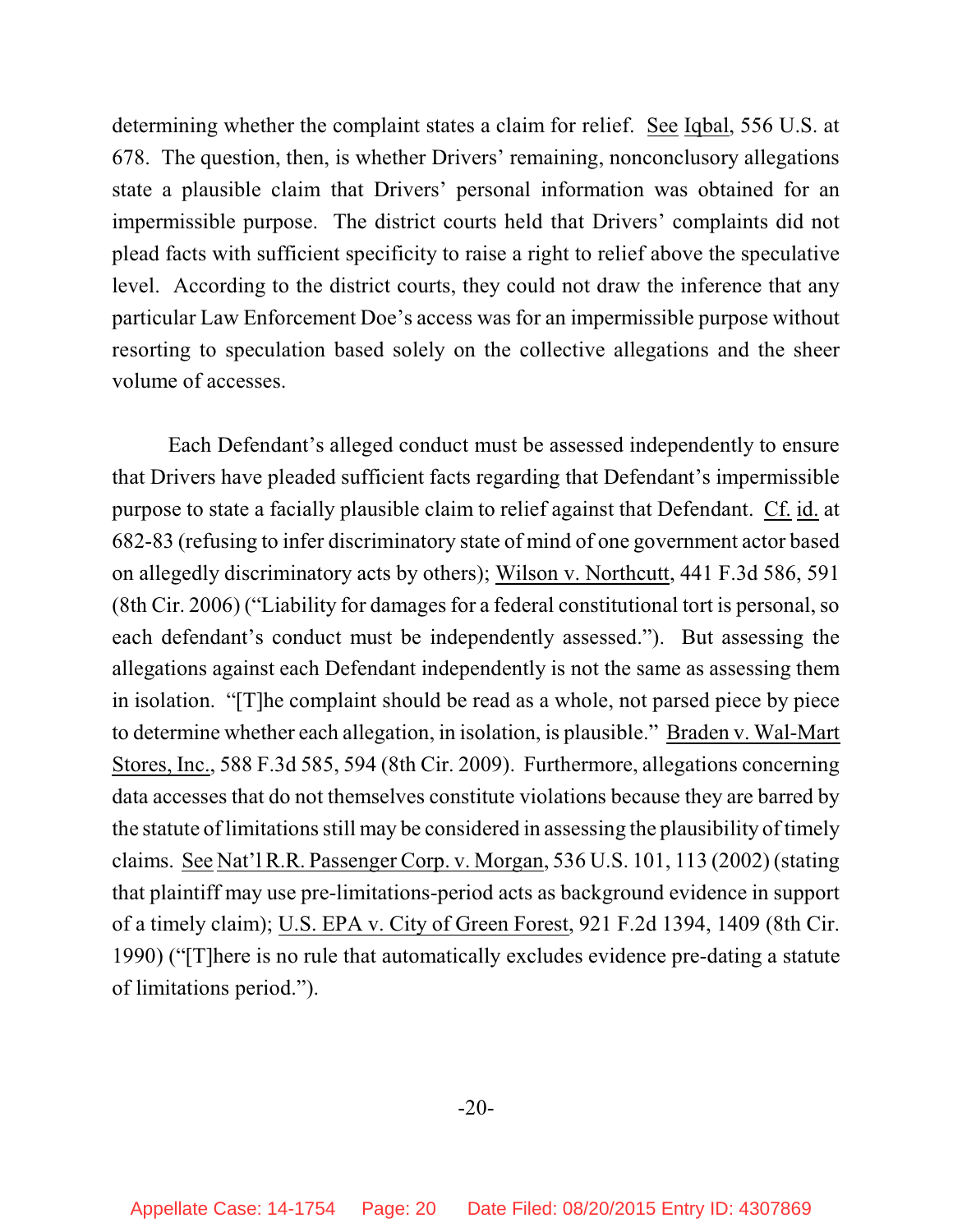Viewing, for example, each of Bass's and Mitchell's complaints as a whole, there is no lawful, obvious alternative explanation for why a Driver would have the personal information in her motor vehicle record accessed hundreds of times by dozens of government entities throughout the state of Minnesota in the span of a few years when she alleges she has committed no crimes, has not to her knowledge been involved in any criminal investigation, and has reason to believe Law Enforcement Does may have a personal interest in her. It is reasonable to infer that many of the accesses were not within the scope of official government functions. Such reasoning may carry a claim against a particular Defendant to the brink of plausibility. Nevertheless, when merely consistent with the liability of any particular Defendant, these generalized allegations, standing alone, "stop[] short of the line between possibility and plausibility of entitlement to relief." Twombly, 550 U.S. at 557 (original brackets and internal quotations omitted). When there are no allegations of concerted activity, something more is needed to nudge the allegations across the line of plausibility and tie the conduct of specific Defendants to a more general inference of impermissible purpose.

We therefore turn to the allegations that relate to particular Local Entities. Although most of the Drivers allege that they had professional relationships with law enforcement personnel, or a degree of local fame, Drivers have not pleaded, for example, that they had a relationship with particular officers or agents of Local Entities, that the alleged accesses occurred shortly after interactions with officers or agents of Local Entities, or that certain Law Enforcement Does' accesses were timed in such a way that they corresponded with a significant event that could explain the interest in Drivers' personal information. Instead, the only facts pleaded in the complaints that are specific to particular Defendants are the number of accesses through each agency's station and the times and dates of each access. Although insufficient to plead a plausible claim for relief against every Defendant, these allegations do reveal suspicious access patterns and timing of accesses that nudge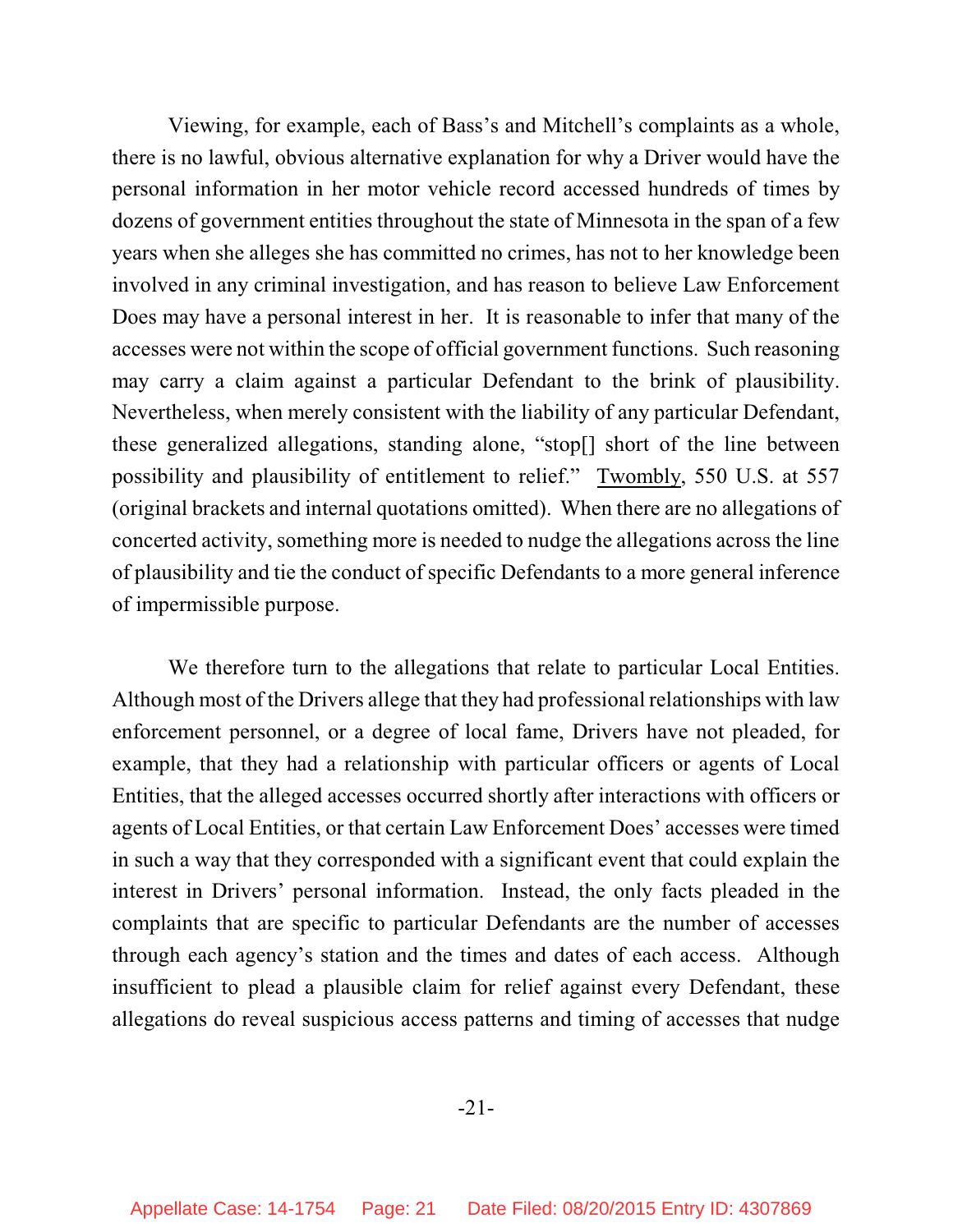claims against some Defendants "across the line from conceivable to plausible." Twombly, 550 U.S. at 570.

For example, a suspicious access pattern occurs when Law Enforcement Does access a Driver's information on the same day or within the span of a few hours through multiple, unrelated agencies. Common sense suggests it would be unusual for multiple, unrelated law enforcement or other government agencies—often based in different parts of Minnesota—to obtain a Driver's personal information within minutes or hours of each other or even on the same day. And although there may be occasions where there are permissible purposes to justify these accesses—such as when agencies work together in an investigation or in preparation for an event—these are not obvious alternative explanations that render an inference of impermissible purpose merely speculative or implausible.

In addition, Drivers allege numerous accesses between the hours of 11 p.m. and 6 a.m. (late-night accesses). Common sense suggests that during late-night or earlymorning hours, law enforcement staff and other government employees may be subject to less supervision and more likely to look up Drivers' personal information out of boredom, curiosity, or romantic interest. Although a single late-night access may not raise a red flag, and allegations of late-night accesses alone might well be insufficient to state a plausible claim for relief, the multiple late-night accesses, when viewed in combination with the other allegations, raise some Drivers' claims against certain Defendants to the level of plausibility. 7

<sup>&</sup>lt;sup>7</sup>Several Local Entities suggest that Drivers have waived any argument that the suspicious access patterns and timing of accesses render their claims for relief plausible because Drivers failed to raise this argument below. Drivers' argument, however, is plainly embraced by their complaints and fairly encompassed by their arguments made below that the volume, dates, and times of the accesses were inconsistent with any proper government purpose. On appeal, Drivers merely recite facts already laid out in the complaint in a manner that helps to establish their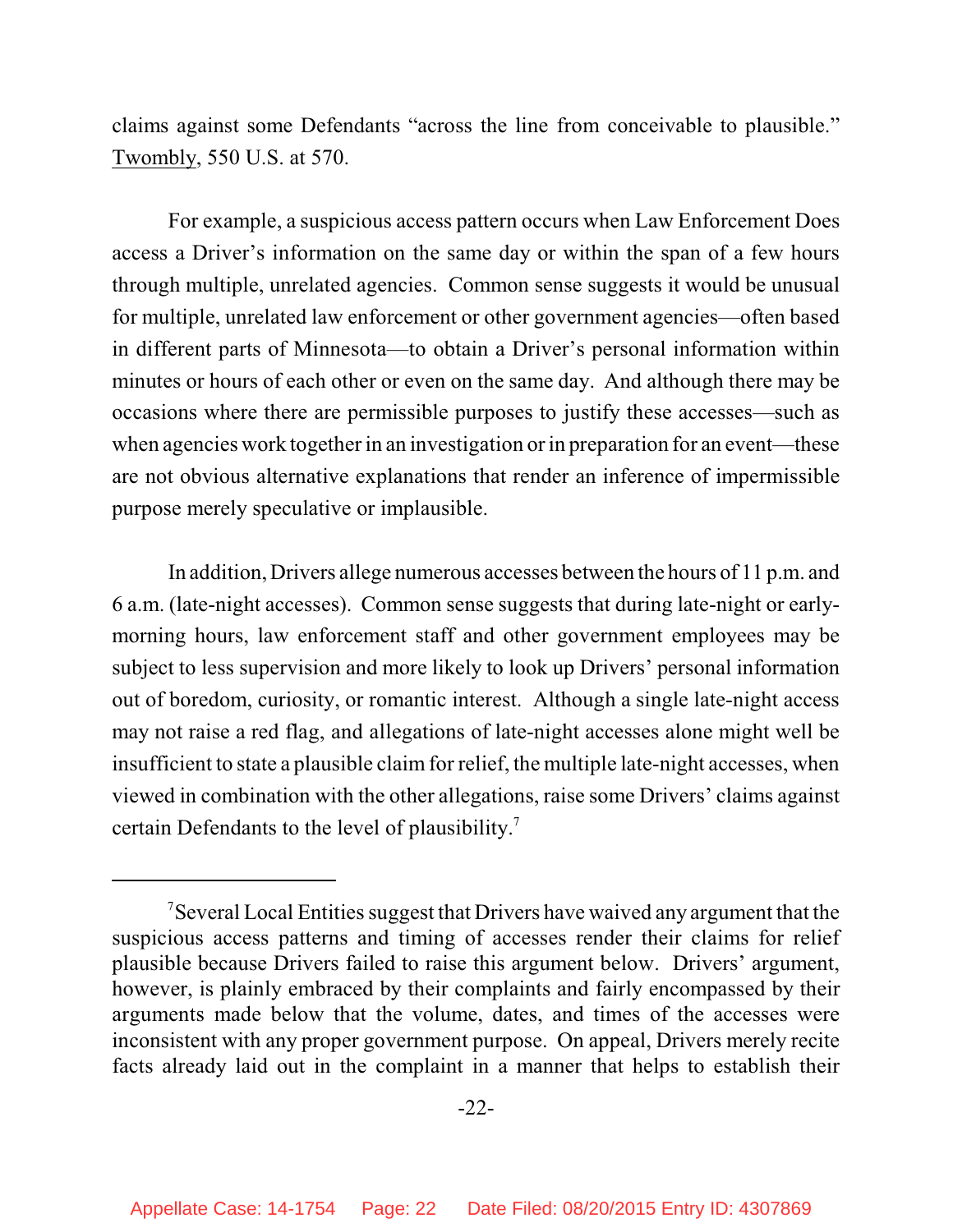The district court in Bass, McDonough, and Potocnik declined to infer that Law Enforcement Does had an impermissible purpose for the obtainmentsin part because of the "presumption of regularity," under which, "in the absence of clear evidence to the contrary," courts presume that public officers "have properly discharged their official duties." United States v. Armstrong, 517 U.S. 456, 464 (1996) (quoting United States v. Chem. Found., Inc., 272 U.S. 1, 14-15 (1926)). Whatever weight the "presumption of regularity" might otherwise have at this stage in the litigation, Drivers have sufficiently rebutted it by alleging high volumes and suspicious timing of accesses and by pointing to the legislative auditor's report finding that at least half of Minnesota law enforcement officers were misusing personal information in the database. See Bracy v. Gramley, 520 U.S. 899, 909 (1997) (refusing to apply the presumption of regularity when it was "soundly rebutted").

The district court in Mitchell expressed concern that allowing these types of claims to surmount the plausibility hurdle would leave courts with "no coherent and workable way to distinguish between DPPA claims that should survive a motion to dismiss and those that should not." Ensuring that only plausible claims that meet the Iqbal and Twombly pleading standard survive a motion to dismiss in these cases necessarily involves a certain degree of line drawing. But such line drawing is inevitable, since courts must assess the plausibility of plaintiffs' grounds for relief by drawing on their own "judicial experience and common sense." Iqbal, 556 U.S. at 679;see also AdamN. Steinman, The Pleading Problem, 62 Stan. L. Rev. 1293, 1345 (2010) ("Ultimately, the line-drawing challenge is unavoidable. As long as we agree that a complaint cannot just allege that 'defendant violated plaintiff's rights in a way that entitles plaintiff to relief,' courts will need to police what is and is not an adequate identification of the events underlying a plaintiff's claim."). In the unique

connectivity. Cf. Topchian v. JPMorgan Chase Bank, N.A., 760 F.3d 843, 849 (8th Cir. 2014) (considering a plaintiff's fleshed-out arguments on appeal because "it is the facts alleged in a complaint, and not the legal theories, that state a claim").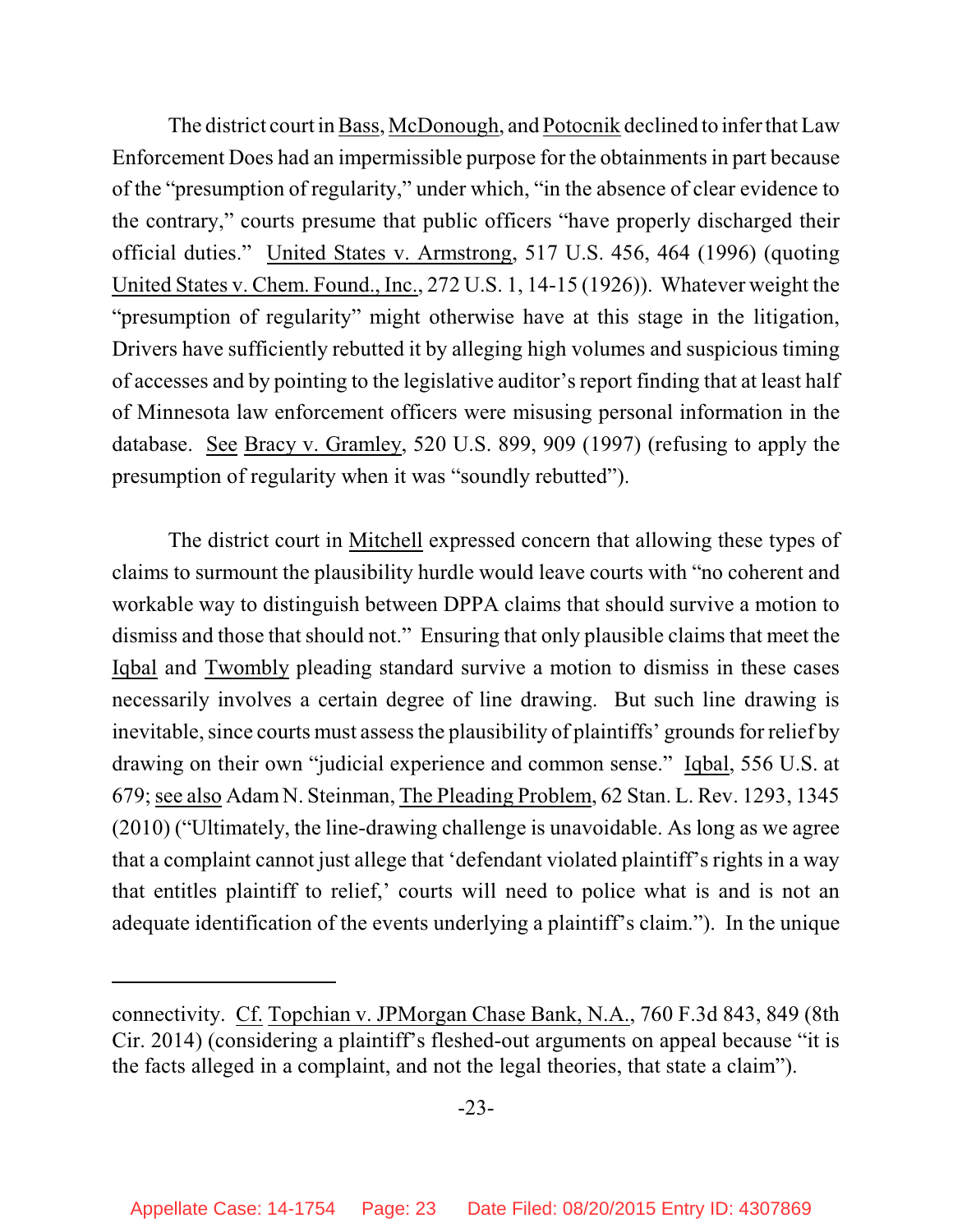context of these cases, determining which accesses support a plausible claim for relief may well be a time-consuming process.

We therefore turn to each Driver's complaint and assess the allegations against each Defendant.

#### 1. Bass's Complaint

Bass alleges that she served as a negotiator and attorney for Law Enforcement Labor Services, Minnesota's largest law enforcement union, beginning in 2005 and ending in 2011. Since March 2005, her personal information was viewed via name search more than 750 times by approximately 340 government personnel. She alleges that she does not have a criminal record and has committed no crimes that could justify the accesses. She claims not only that various law enforcement personnel accessed her data without a permissible purpose, but also that individuals in the Anoka, Hennepin, and Stearns County Attorney offices accessed her data in preparation for hearings or court proceedings that were adverse to her clients.

Bass's audit shows frequent late-night accesses. For example, during the period within the statute of limitations, 61 of the 278 accesses occurred between the hours of  $11:00$  p.m. and  $6:00$  a.m. The audit also reveals numerous suspicious access patterns. For example, on January 8, 2007, there were 19 accesses of Bass's personal information at various times throughout the day through stations from nine different agencies from around the state. The next day, there were 25 accesses throughout the day through seven different agencies from around the state. The day after that, there were 20 accesses throughout the day through eight different agencies throughout the state. Suspicious access patterns continued during the period within the statute of limitations. For example, on May 5, 2009, there were four accesses of Bass's

-24-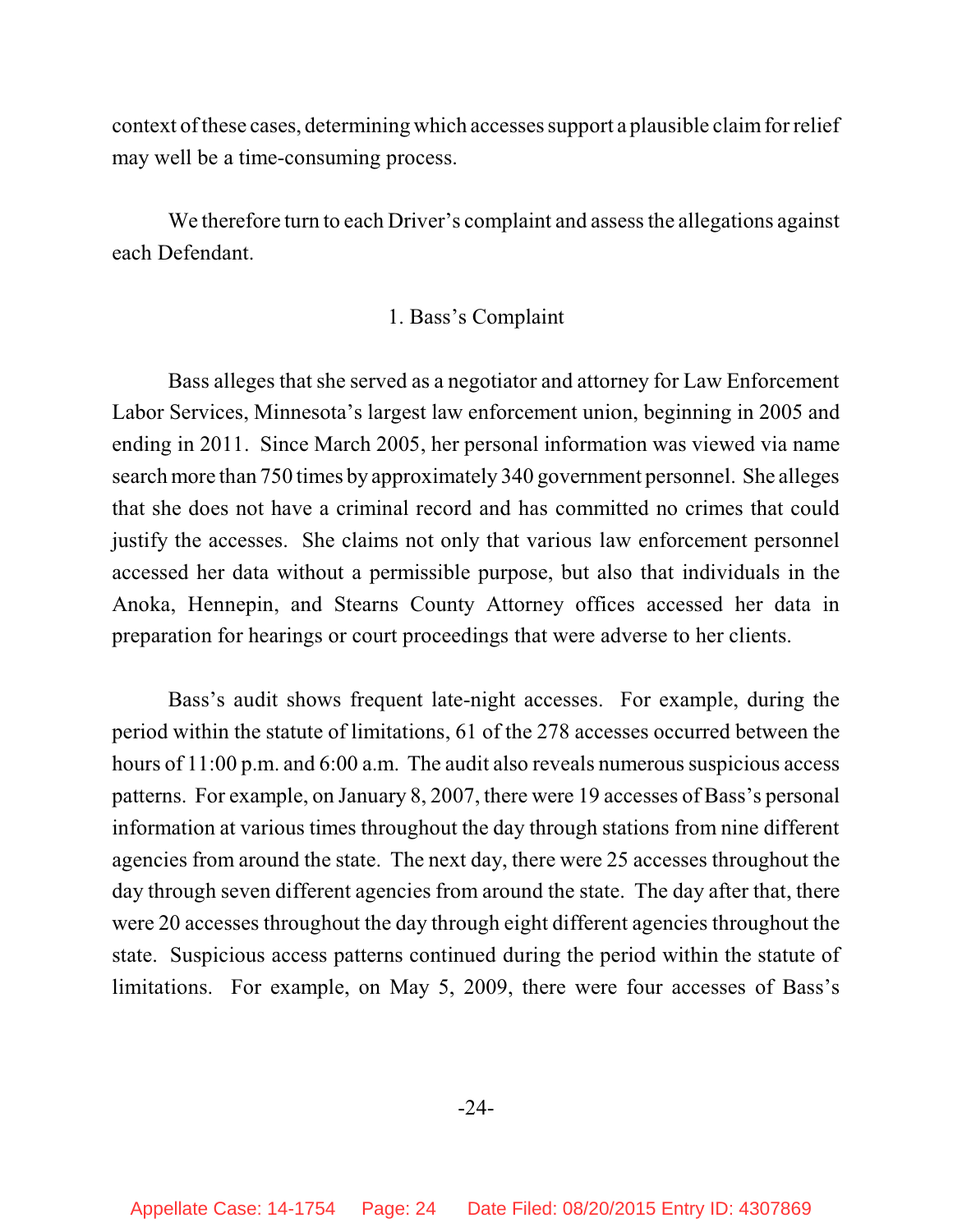personal information by the Wayzata  $PD^8$  between 7:08 and 7:09 a.m., an access by the Two Harbors PD at 7:38 a.m., two accesses by the St. Anthony PD at 9:16 a.m., and two accesses by the Minneapolis PD at 11:47 a.m.

There are  $69$  agencies<sup>9</sup> with alleged violations during the limitations period. Of those, 38 agencies<sup>10</sup> did not have a history of frequent suspicious accesses before the limitations period and did not, during the limitations period, engage in multiple

<sup>9</sup>These include the Alexandria PD, Anoka County Attorney, Anoka County Sheriff, Anoka Courts, Anoka PD, Appleton PD, Bemidji PD, Benton County Sheriff, Big Lake PD, Blaine PD, Bloomington PD, Brooklyn Center PD, Burnsville PD, Champlin PD, Clay County Sheriff, Crow Wing County Sheriff, Dakota County Sheriff, Dayton PD, Dodge County Sheriff, Eagan PD, Elk River PD, Fairmont PD, Faribault PD, Farmington PD, Fridley PD, Gaylord PD, Hennepin County Attorney, Hennepin County Sheriff, Houston County Sheriff, Jackson PD, Jordan PD, Kandiyohi County Sheriff, Kasson PD, Maple Grove PD, Marshall PD, Minneapolis PD, Minnetonka PD, Minnetrista PD, Moorhead PD, Mounds View PD, New Hope PD, North St. Paul PD, Oakdale PD, Osseo PD, Pipestone County Sheriff, Plymouth PD, Prior Lake PD, Ramsey County Dispatch Center, Rice County Sheriff, Richfield PD, Robbinsdale PD, Roseville PD, Sartell PD, Scott County Sheriff, Shakopee PD, Sherburne County Sheriff, Sleepy Eye PD, St. Anthony PD, St. Cloud PD, St. Francis PD, St. Louis Park PD, Stearns County Attorney, Stearns County Sheriff, Stillwater PD, Two Harbors PD, Washington County Sheriff, Wayzata PD, Winona PD, and Wright County Sheriff.

<sup>10</sup>These include the Alexandria PD, Anoka County Attorney, Anoka Courts, Anoka PD, Appleton PD, Blaine PD, Bloomington PD, Burnsville PD, Clay County Sheriff, Crow Wing County Sheriff, Dakota County Sheriff, Dayton PD, Dodge County Sheriff, Eagan PD, Fairmont PD, Faribault PD, Farmington PD, Fridley PD, Hennepin County Attorney, Hennepin County Sheriff, Jackson PD, Jordan PD, Kandiyohi County Sheriff, Minnetonka PD, Minnetrista PD, North St. Paul PD, Plymouth PD, Prior Lake PD, Rice County Sheriff, Richfield PD, Robbinsdale PD, Roseville PD, Sartell PD, Scott County Sheriff, Sleepy Eye PD, St. Louis Park PD, Stearns County Attorney, and Winona PD.

<sup>&</sup>lt;sup>8</sup>Hereinafter we abbreviate "police department" to "PD."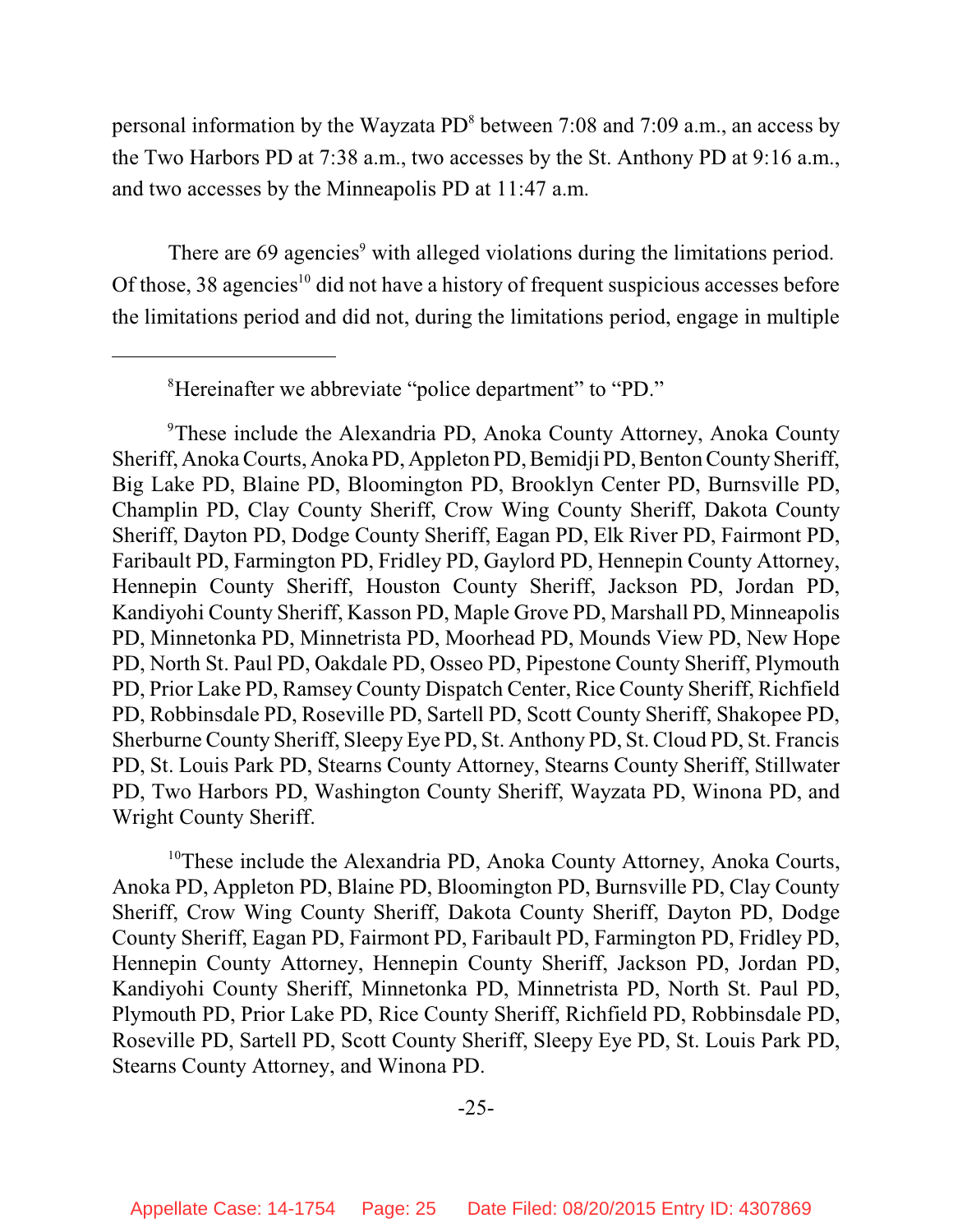late-night accesses or participate in any suspicious access patterns. To infer that the particular Defendants allegedly responsible for these non-suspicious accesses had impermissible purposes would require sheer conjecture rooted solely in the blanket allegations of misconduct, Bass's professional interactions with law enforcement personnel in general, and the high volume of collective accesses. Bass's allegations against the Local Entities and Law Enforcement Does responsible for accesses through those agencies' stations thus fail to state a claim for relief.

Information accesses by Law Enforcement Does through the remaining 31 agencies<sup>11</sup> fall into one of three categories: 1) accesses on the same day as or within a few hours of accesses by other, unrelated entities during the limitations period; 2) multiple late-night accesses during the limitations period; or 3) a history of frequent suspicious accesses fitting the above criteria, even if prior to the limitations period, coupled with accesses within the limitations period. Local Entities have not offered an "obvious alternative explanation" that renders these accesses non-suspicious. Local Entities argue, for example, that officers may have been looking up Bass's information to verify her identity prior to meetings with Bass. This explanation generally would not justify the accesses, since a police officer's union activities are not within his or her official government duties. Nor is this explanation obviously consistent with multiple close-in-time look-ups through unrelated agencies. The other law enforcement tasks that Local Entities proffer for the look-ups—such as approval of gun permits; computer forensics investigations; and verification of the

<sup>&</sup>lt;sup>11</sup> These include the Anoka County Sheriff, Bemidji PD, Benton County Sheriff, Big Lake PD, Brooklyn Center PD, Champlin PD, Elk River PD, Gaylord PD, Houston County Sheriff, Kasson PD, Maple Grove PD, Marshall PD, Minneapolis PD, Moorhead PD, Mounds View PD, New Hope PD, Oakdale PD, Osseo PD, Pipestone CountySheriff, RamseyCounty Dispatch Center, Shakopee PD, Sherburne County Sheriff, St. Anthony PD, St. Cloud PD, St. Francis PD, Stearns County Sheriff, Stillwater PD, Two Harbors PD, Washington County Sheriff, Wayzata PD, and Wright County Sheriff.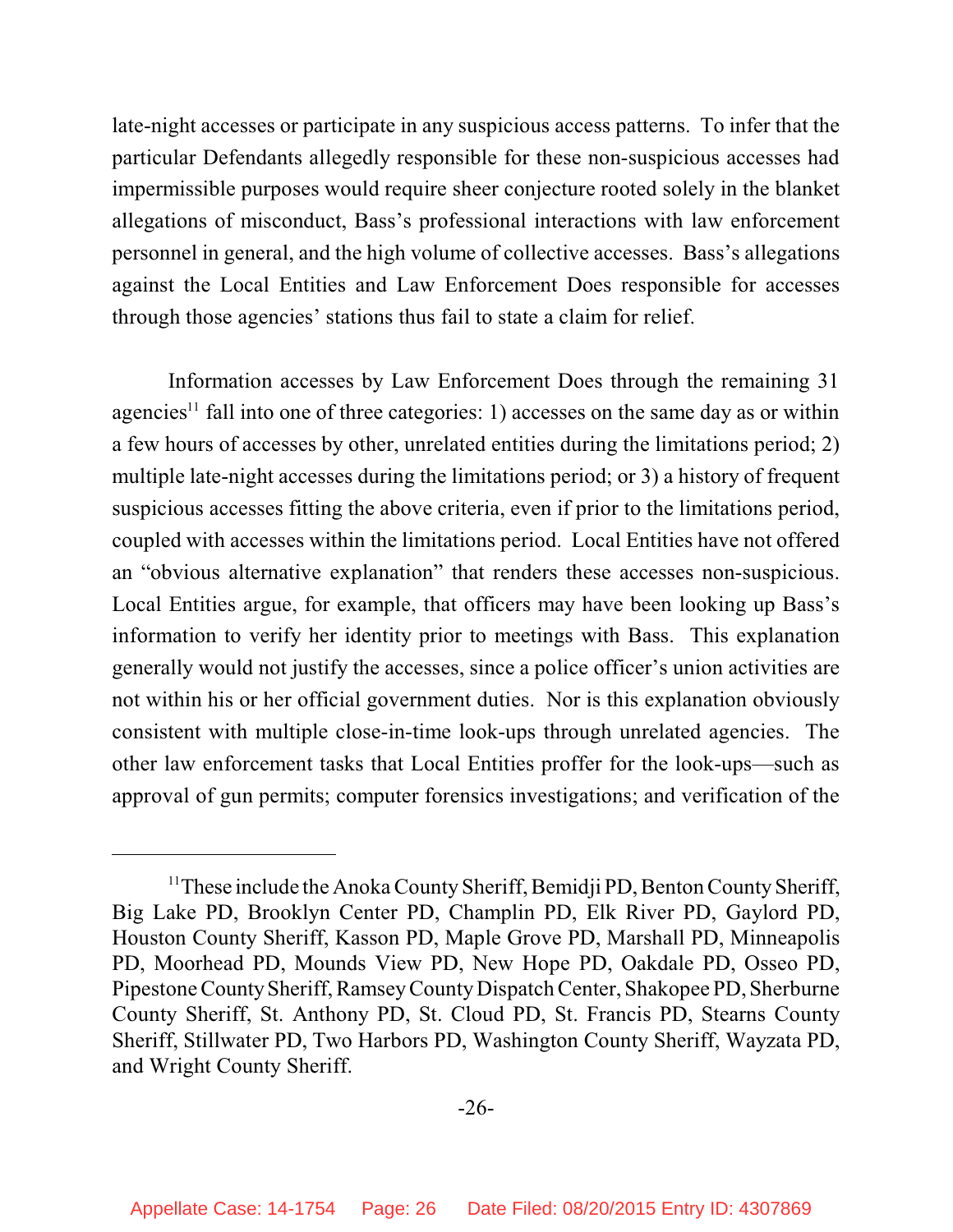identity of witnesses, victims, or drivers after a license-plate check—may be plausible, but they are not sufficiently convincing to undermine the reasonable inference of impermissible purpose that arises from the multiple late-night look-ups and suspicious access patterns reflected in the audit.

Local Entities also note that law enforcement personnel frequently work latenight shifts and perform online investigative work throughout the night. But if we accept, as we must, Bass's allegation that she committed no crimes, she was unlikely to be the subject of any investigation by law enforcement, much less numerous law enforcement agencies from across the state. The possibility that discovery will reveal that Bass was, in fact, the subject of a state-wide investigation, or separate investigations by dozens of different agencies, is not sufficiently convincing an explanation to render her claims implausible.

Thus, allegations against all Law Enforcement Does responsible for any accesses within the limitations window through the remaining 31 agencies' stations state facially plausible claims for relief. Although not all of the accesses during the limitations period through these agencies' stations occurred during late-night or earlymorning hours or as part of a suspicious access pattern, the fact that any suspicious accesses occurred through these agencies render suspect the other accesses through their stations. Law Enforcement Does at these agencies may have lacked sufficient training to deter misuse. Furthermore, the various accesses may have been performed by the same person, or that person may have prompted his or her coworkers to query Bass's information. Bass's allegations related to all of the accesses within the limitations period through these remaining 31 agencies state plausible claims for relief, and so we reverse the dismissal of the timely claims against Law Enforcement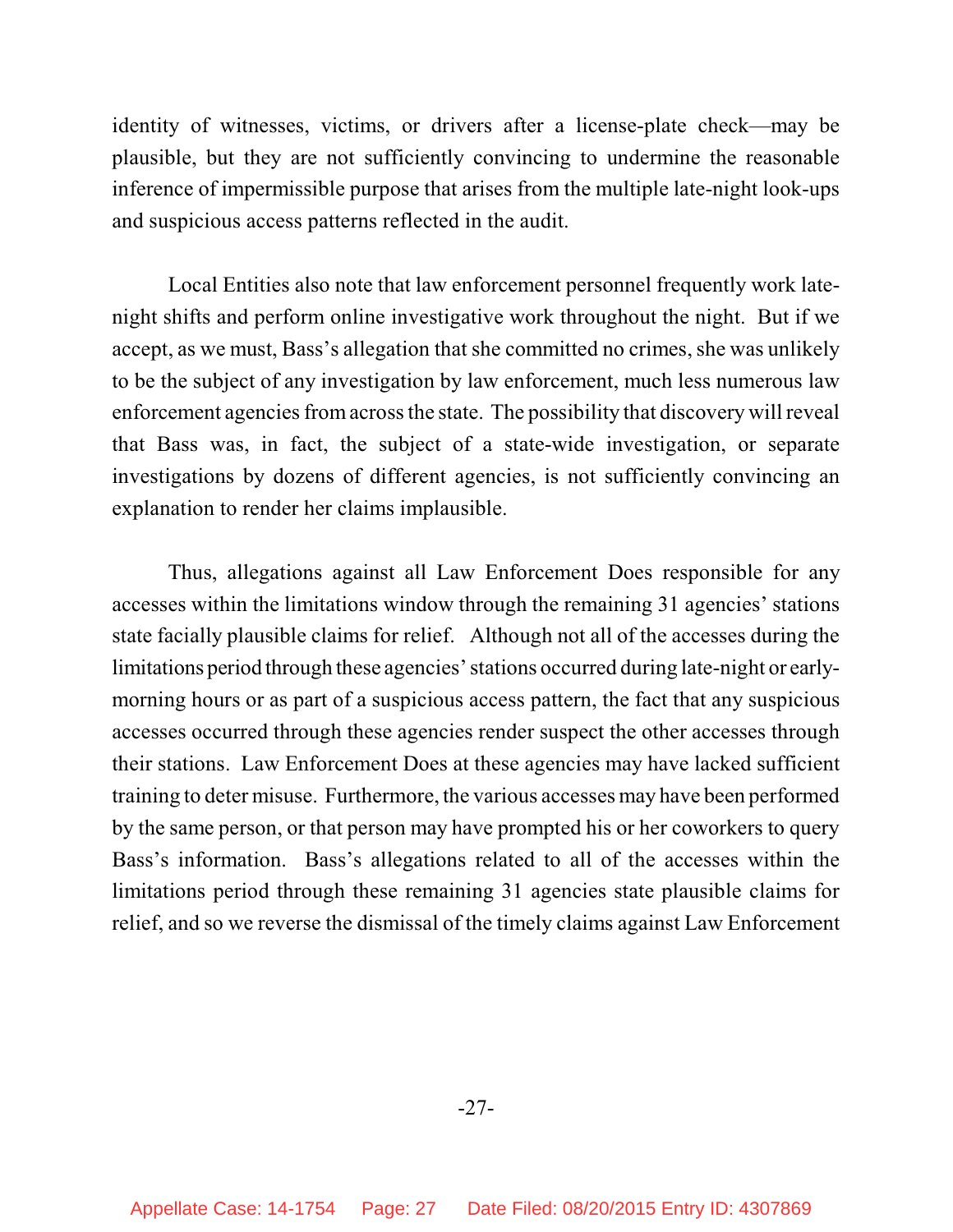Does responsible for these accesses. The dismissal of her claims against all other Law Enforcement Does is affirmed.<sup>12</sup>

Local Entities have offered no additional arguments for why they are not liable for individual Law Enforcement Does' accessesthrough their agencies' stations. We therefore reverse the dismissal of the timely claims against the following Local Entities: Anoka County, City of Bemidji, Benton County, City of Big Lake, City of Brooklyn Center, City of Champlin, City of Elk River, City of Gaylord, Houston County, City of Kasson, City of Maple Grove, City of Marshall, City of Minneapolis, City of Moorhead, City of Mounds View, City of New Hope, City of Oakdale, City of Osseo, Pipestone County, Ramsey County, City of Shakopee, Sherburne County, City of St. Anthony, City of St. Cloud, City of St. Francis, Stearns County, City of Stillwater, City of Two Harbors, Washington County, City of Wayzata, and Wright County. The dismissal of Bass's claims against all other Local Entities is affirmed.

### 2. McDonough's Complaint

McDonough alleges that in 2005 she became a crime reporter for the television station Fox 9 in the Twin Cities and is now an investigator and reporter for local station KSTP. Her work as a reporter has involved contact with numerous law enforcement personnel. Between 2006 and 2013, her information was accessed nearly 500 times by more than 170 government personnel from about 70 different agencies or departments. Although McDonough does not allege that she committed no crimes—and, according to the parties, has had two driving-while-impaired (DWI) incidents—several of McDonough's interactions with police suggest that law enforcement officers had acquired an unusual interest in her. In 2007 or 2008, DPS

 $12$ The district court may determine that it is more feasible to postpone dismissal until the substitution of named defendants. We simply wish to make clear that Bass has not stated claims against these individuals.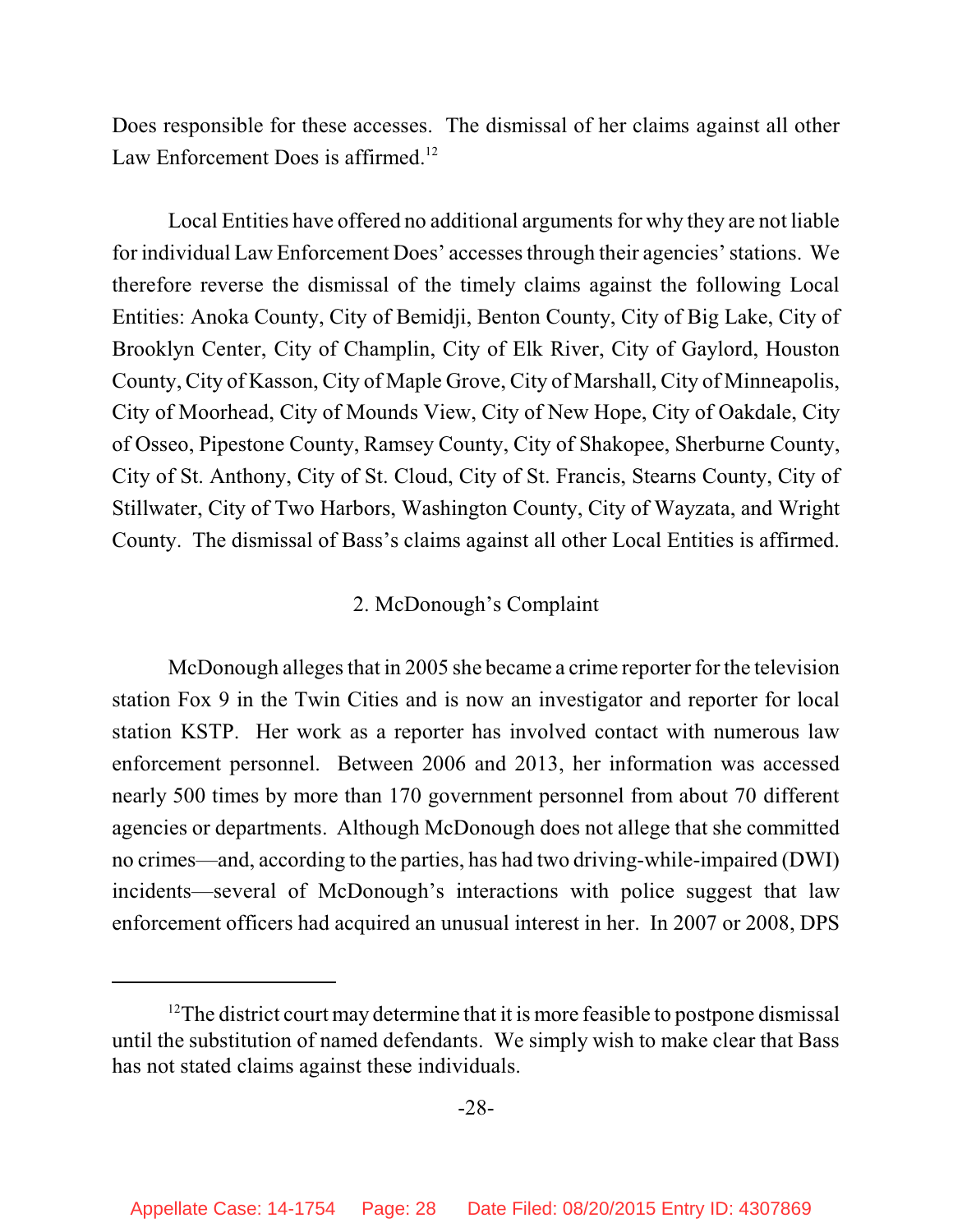Commissioner Dohman, who was the Maple Grove Chief of Police at the time, told McDonough, "[P]eople are fascinated by you. Be a little careful." In 2011, McDonough overheard a police officer whom she did not know tell another officer that she was an "out-of-stater" and lived in Minnetonka. And in 2012, as McDonough was walking through City Hall in Minneapolis, a police officer with whom she was unfamiliar told her he liked her new car. Because these allegations reflect a pattern of personal interest in McDonough on the part of law enforcement officers, they add to the plausibility of McDonough's allegations of impermissible purpose.

McDonough's audit also shows frequent late-night accesses and suspicious access patterns. For example, 58 of the 471 accesses of McDonough's personal information listed in her audit occurred between the hours of 11:00 p.m. and 6:00 a.m. And during the week of November 2, 2008, through November 8, 2008, McDonough's personal information was accessed 178 times through 46 different governmental agencies' or business entities' stations. Although Defendant Hennepin County asserts, and McDonough does not dispute, that this was around the same time that she was charged with DWI, that fact does not obviously explain why individuals from so many different agencies—including, for example, 21 different local police departments from various parts of the state and the Twin Cities metro area—would have a permissible purpose to look up her personal information. Suspicious access patterns and late-night accesses also occurred on several occasions during the limitations period. For the same reasons outlined above in the analysis of Bass's complaint, these allegations nudge McDonough's claims against certain Defendants across the line from conceivable to plausible.

Local Entities argue that there are a number of alternative explanations that could justify the obtainments of McDonough's information. They argue, for example, that Law Enforcement Does may have accessed McDonough's information in order to use her photo for photo lineups. It is not obvious, however, that it is a regular

-29-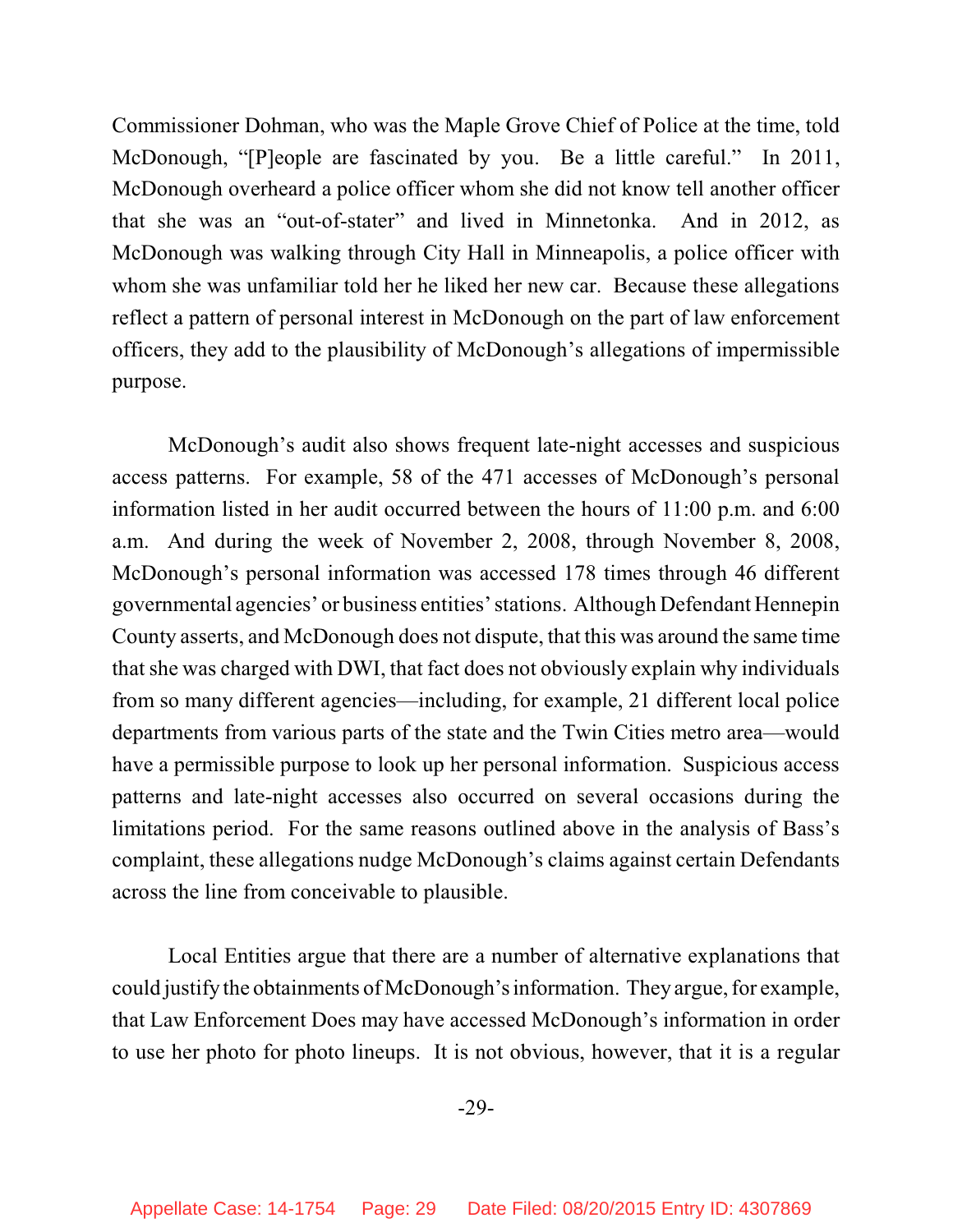practice for Minnesota law enforcement to use name searches in the database to composite photos for a photo lineup. Nor is it obvious that law enforcement personnel would utilize the photo of a well-known reporter for an anonymous photo lineup. Without the benefit of discovery related to law enforcement practices and the use and functions of the DPS system, we cannot say that this is a convincing or obvious alternative explanation for the accesses. Local Entities also argue that the accesses could have involved responding to calls of trespassing reporters. It is not obvious that McDonough, an experienced reporter, frequently trespassed in the middle of the night or in different parts of Minnesota throughout a single day. Finally, Local Entities argue that officers may have needed to verify McDonough's identity while she was covering stories or to ensure security at events such as the 2008 Republican National Convention. At this stage, we are not convinced that dozens of law enforcement agencies would have needed to verify McDonough's identity for events such as the 2008 Republican National Convention. Many of the suspicious accesses—and all of the accesses within the limitations period—occurred after the Convention. Moreover, it is not obvious that law enforcement officers regularly use the database to verify the identity of reporters like McDonough whenever the reporter is covering a story nearby. And even if that is a regular practice, it is an even less convincing explanation for late-night or multiple same-day look-ups.

We therefore turn to analyzing the alleged accesses. There are  $15$  agencies<sup>13</sup> with alleged violations within the limitations period. Seven of these agencies $14$  did

 $13$ These include the Carver County Sheriff, Golden Valley Deputy Registrar, Hancock PD, Hennepin County Sheriff, Hennepin Courts, Minneapolis PD, Minnetonka PD, RamseyCounty Sheriff, Rice County Sheriff, South St. Paul Deputy Registrar, St. Paul Deputy Registrar, State Patrol, Three Rivers Park District PD, West Metro Plymouth Exam Station, and Wright County Sheriff.

<sup>&</sup>lt;sup>14</sup>These include the Golden Valley Deputy Registrar, Hennepin Courts, Rice County Sheriff, South St. Paul Deputy Registrar, St. Paul Deputy Registrar, Three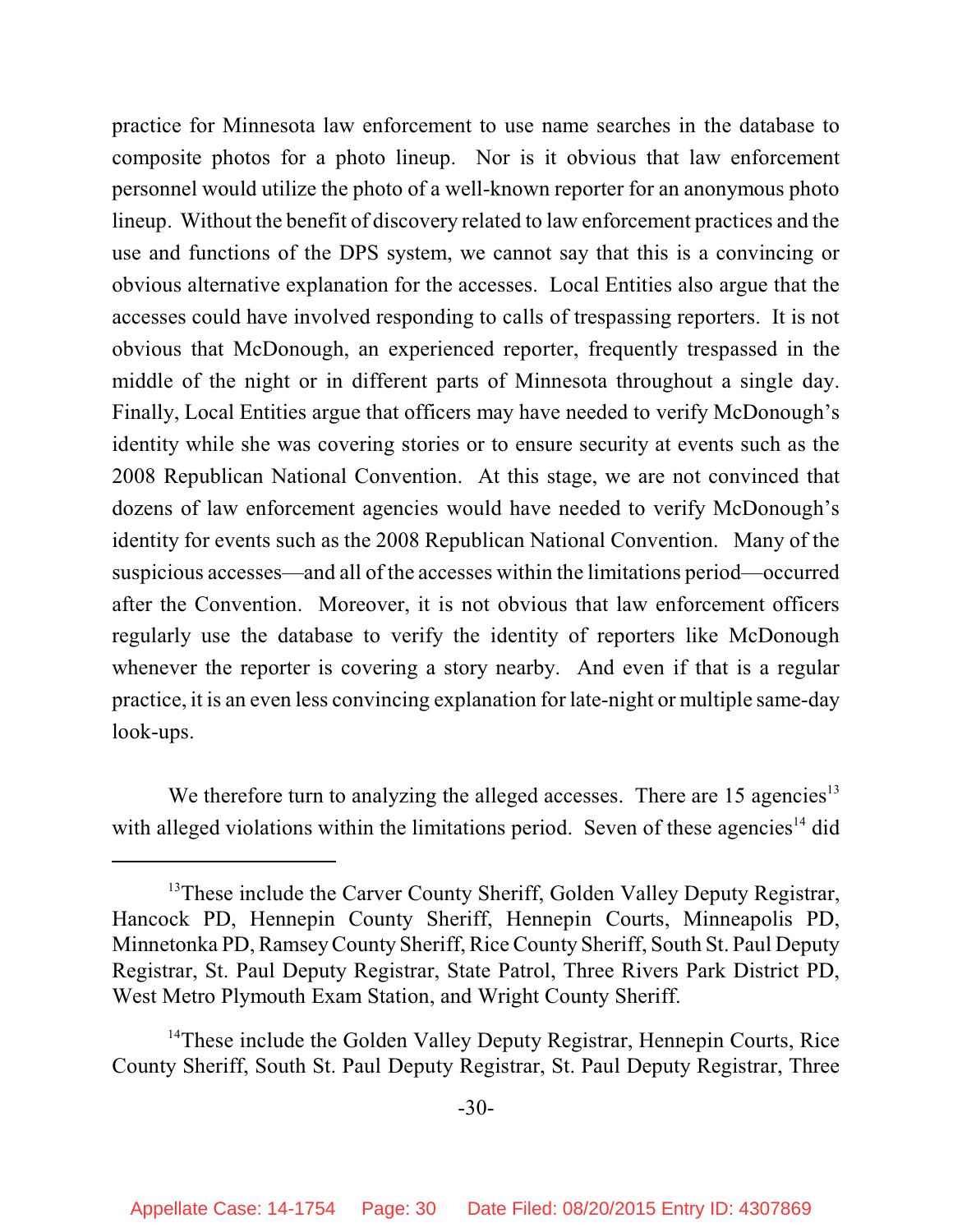not have a history of frequent suspicious accesses, and Law Enforcement Does did not, during the limitations period, engage in multiple late-night accesses or participate in any suspicious access patterns through these agencies. The allegations regarding obtainments through these agencies thus fail to state a claim for relief. The audit reflects that Law Enforcement Does through the remaining eight agencies<sup>15</sup> accessed McDonough's personal information on the same day as or within a few hours of accesses by other, unrelated entities during the limitations period; performed multiple late-night accesses during the limitations period; or had a history of frequent suspicious accesses prior to the limitations period, coupled with one or more accesses during the limitations period. Allegations against the Law Enforcement Does responsible for accesses within the limitations window through these eight agencies' stations thus state facially plausible claims for relief, and we reverse the dismissal of the timely claims against them. We also reverse the dismissal of the timely claims against the following Local Entities allegedly liable for those accesses: Carver County, City of Hancock, Hennepin County, City of Minneapolis, City of Minnetonka, Ramsey County, and Wright County. The dismissal of McDonough's claims against all other Local Entities and Law Enforcement Does is affirmed.

# 3. Mitchell's Complaint

Mitchell alleges that in 2004, she became a news anchor and sports reporter for Fox 9 News and presently works for Fox 9, co-anchors Fox at Five, and is an anchor and reporter for Fox 9 Sports. She has also served as a sideline reporter for the NFL on Fox broadcasts. During her career, she has met and interviewed numerous law enforcement personnel. She alleges that she has not committed any crimes that would

Rivers Park District PD, and West Metro Plymouth Exam Station.

 $15$ These include the Carver County Sheriff, Hancock PD, Hennepin County Sheriff, Minneapolis PD, Minnetonka PD, Ramsey County Sheriff, State Patrol, and Wright County Sheriff.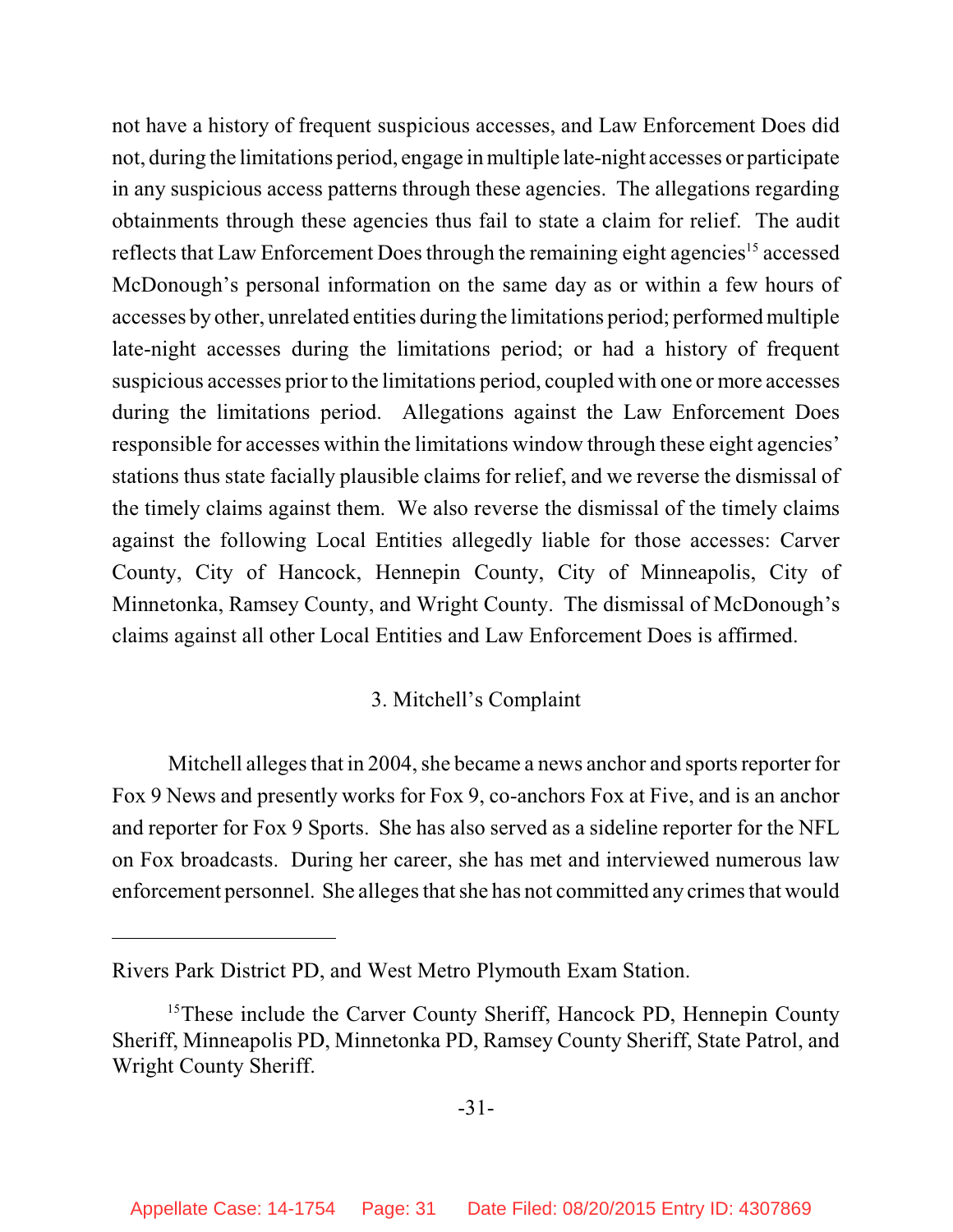authorize the accesses of her personal information and that the information was obtained without any probable cause or reasonable suspicion to believe she had engaged in any criminal activity or any activity even remotely related to criminal activity. In January 2013, the Department of Natural Resources notified Mitchell that her information had been accessed by an individual for an impermissible purpose. She subsequently requested an audit, which revealed that her information had been accessed approximately 219 times by approximately 50 entities between 2005 and 2013. All of these allegations carry Mitchell's assertions of impermissible purpose to the brink of plausibility.

As in the cases of McDonough and Bass, Mitchell's audit reveals several suspicious access patterns. For example, within the span of an hour on November 25, 2007, her information was accessed through the stations of three different agencies based in different parts of Minnesota: at 3:36 p.m. through the Ramsey County Sheriff's station, then at 4:08 and 4:10 p.m. through the Blue Earth PD, and then at 4:23 p.m. through the Rice County Sheriff's office. In addition, Mitchell's audit shows frequent late-night or early-morning accesses, with 37 of the 219 accesses of her personal information listed in the audit occurring between the hours of 11:00 p.m. and 6:00 a.m.

In support oftheir argument that Mitchell has not asserted plausible allegations of impermissible purpose, Local Entities note that there are other Dawn Mitchells in Minnesota, some of whom have criminal records, and point to a Hennepin County Attorney's affidavit and attached public records. But at the motion-to-dismiss stage, we must draw all reasonable inferences in favor of Mitchell, and without the benefit of discovery, including discovery related to the use and functions of the database, we cannot say that this alternative explanation isso obvious asto render Mitchell's claim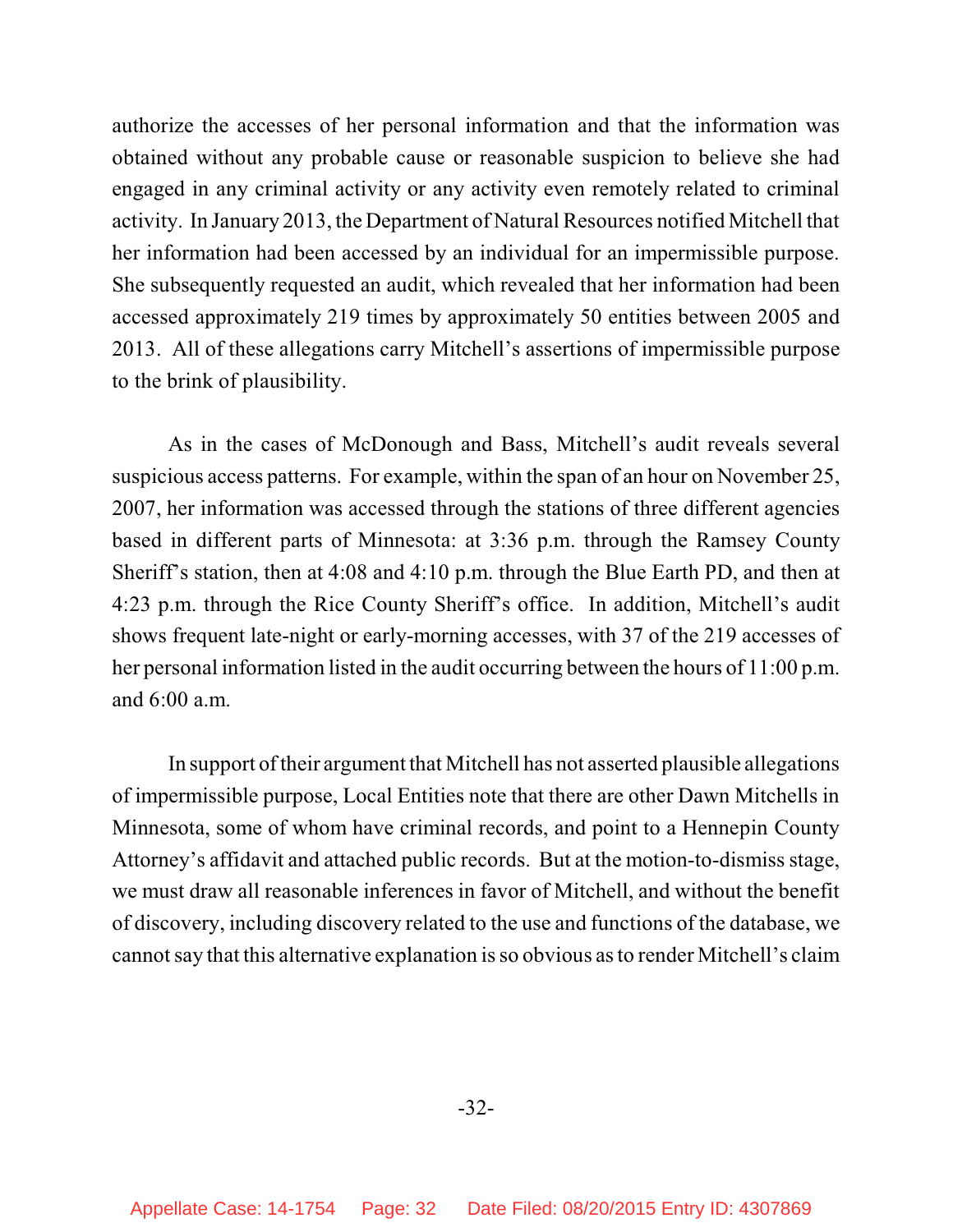of impermissible purpose facially implausible.<sup>16</sup> Other than the argument based on the multiple Dawn Mitchells, Local Entities offer essentially the same "alternative explanations" that were offered for the accesses of McDonough's and Bass's information. For the same reasons, these "alternative explanations" are not sufficiently obvious, or do not sufficiently account for the late-night accesses and the close-in-time accesses by different agencies, to render Mitchell's claims against certain Local Entities inadequately pleaded.

Turning to an analysis of the alleged obtainments, there are  $15$  agencies<sup>17</sup> with accesses within the limitations period. Only four of those agencies<sup>18</sup> have multiple late-night accesses within the limitations period; accesses within the limitations period on the same day or within a few hours of accesses through other, unrelated agencies; or a history of frequent suspicious accesses prior to the limitations period. Mitchell's allegations relating to the timing and patterns of accesses at those four agencies thus nudge her claims against the allegedly responsible Law Enforcement Does and Local Entities across the line of plausibility. We therefore reverse the dismissal of Mitchell's timely claims against the Law Enforcement Does responsible for accessesthrough those four agencies. We also reverse the dismissal of Mitchell's timely claims against the Cities of Minneapolis and Edina, since they are the only two entity defendants to which those agencies' accesses can be attributed. The dismissal

 $16$ It is not obvious, for example, that the database is, or was in the past, set up in such a way that officers would never be able to tell, until accessing any or all of Mitchell's personal information, that she was the wrong Dawn Mitchell.

<sup>&</sup>lt;sup>17</sup>These include the Anoka County Sheriff; Blaine PD; Chaska Driver's License Office; Department of Corrections; Edina Driver's License Office; Edina PD; Freeborn County Court Services; Hennepin Courts; Hopkins PD; Maple Grove PD; Minneapolis PD; St. Croix County, Wisconsin, 911; St. Louis Park Driver's License Office; St. Paul PD; and State Patrol.

 $18$ These include the Edina PD; Minneapolis PD; St. Croix County, Wisconsin, 911; and State Patrol.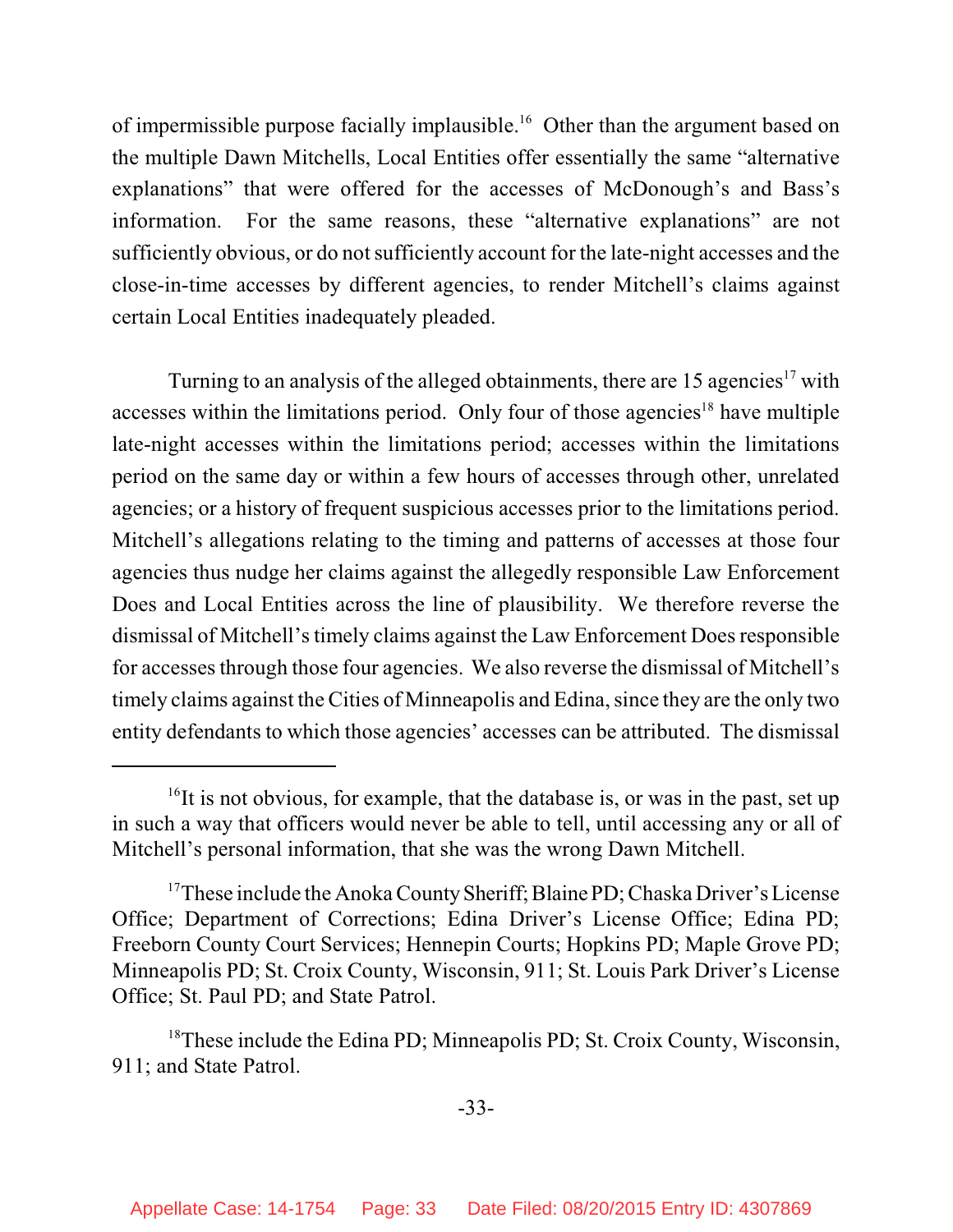of Mitchell's claims against all other Local Entities and Law Enforcement Does is affirmed.

# 4. Potocnik's Complaint

Potocnik alleges that since 2003, more than 200 law enforcement personnel from approximately 40 different departments or agencies have accessed his information approximately 420 times. The audit attached to Potocnik's complaint reveals that 308 of the 416 listed accesses—and 47 of the 50 accesses within the limitations period—were performed through the Minneapolis PD's station.

There are only four agencies with accesses within the limitations period: the Minneapolis PD, Gilbert PD, Dilworth PD, and St. Louis County Sheriff's office. Of these, the Dilworth PD had only one early-morning access and no other accesses whatsoever. Although numerous users in the Minneapolis PD frequently accessed Potocnik's information, the City of Minneapolis is not a party to this appeal. Potocnik has pursued a separate action against Minneapolis and the Law Enforcement Does responsible for accesses through the Minneapolis PD. See Potocnik v. City of Minneapolis, No. 14-1215(DSD/TNL), 2014WL 4829454 (D. Minn. Sept. 29, 2014).

The St. Louis County Sheriff's office and Gilbert PD each accessed Potocnik's information only once during the limitations period, but they did have a history of suspicious accesses. Nevertheless, Potocnik has pleaded no underlying facts that explain why he would garner Law Enforcement Does' interest. Although the parties have indicated that Potocnik is a former police officer who was once under investigation, there are no allegations in the complaint of any relationship he may have had with any law enforcement agency, professional or otherwise. Nor are there any allegations that would explain why law enforcement officers would have an unusually high level of interest in Potocnik. Potocnik alleges in conclusory fashion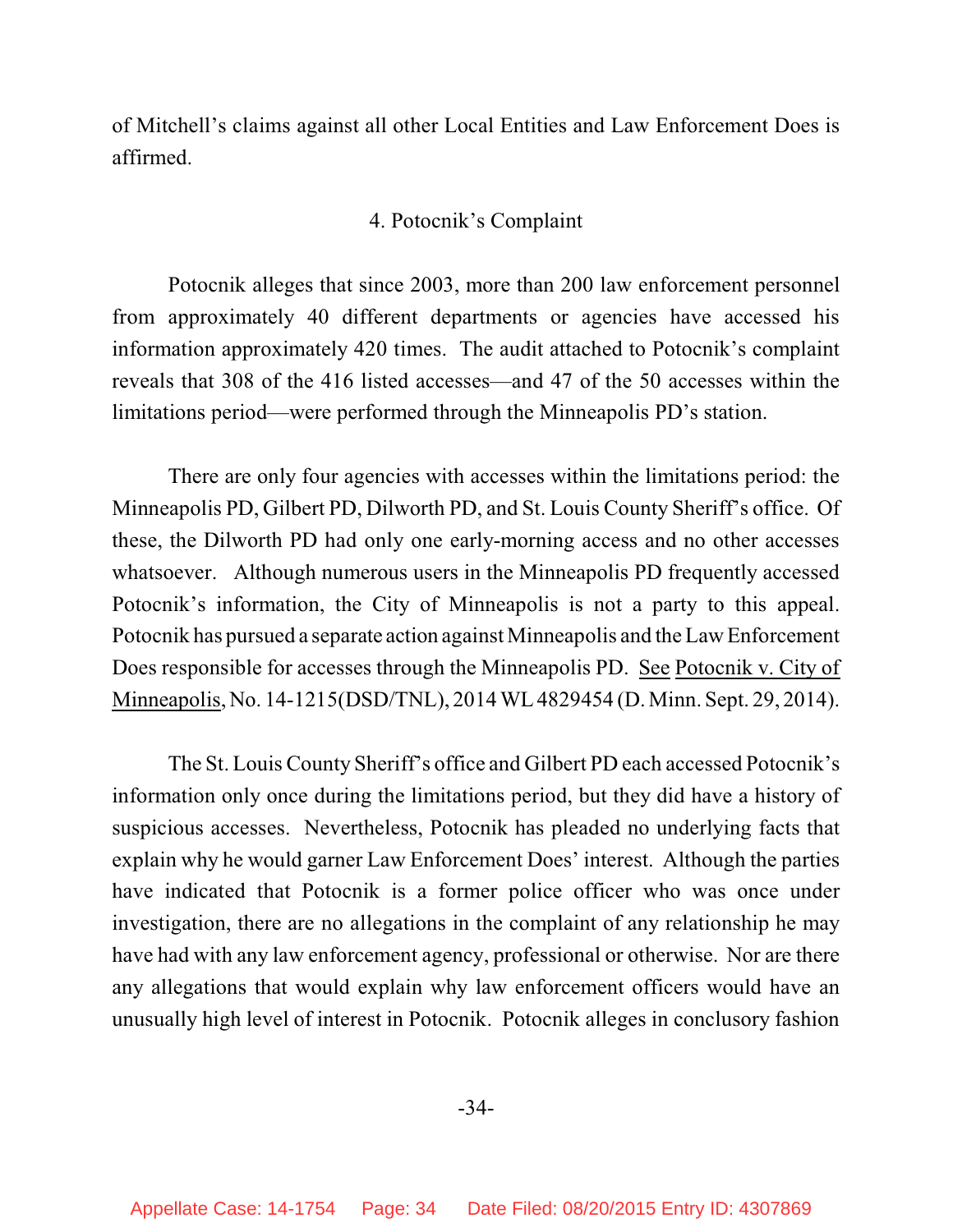that his personal information was obtained "without probable cause or reasonable suspicion." Potocnik does not allege that he committed no crimes that would justify the accesses. Potocnik asks us to infer from the sheer volume of accesses, the large majority of which are attributable to the Minneapolis PD, and from a few past suspicious accesses through the Gilbert PD and St. Louis County Sheriff stations, that the accesses were for an impermissible purpose. His allegations of underlying facts lack the specificity necessary to give rise to a reasonable inference that the remaining Defendants obtained his personal information for an impermissible purpose. We therefore affirm the dismissal of Potocnik's complaint against all Law Enforcement Does and Local Entities. We express no opinion about Potocnik's claims in the separate action.

# IV. Commissioners and DPS Does

Drivers<sup>19</sup> challenge the district court's dismissal of the claims against Commissioners. The district court held that the DPPA did not create a private right of action for Commissioners' alleged negligence in mismanaging information from motor vehicle records and that Commissioners could be held liable only if the complaint established that "the Commissioners *themselves*" had an impermissible purpose for disclosing Drivers' personal information to Law Enforcement Does. On appeal, Commissioners contend that the allegations against them fail to state a claim either because they did not have the necessary mental state required to violate the Act or because they have qualified immunity. The parties' arguments on this issue apply equally to DPS Does.

<sup>&</sup>lt;sup>19</sup>Throughout this section, "Drivers" refers only to Bass, McDonough, and Potocnik, the three Drivers who brought claims against Commissioners and DPS Does.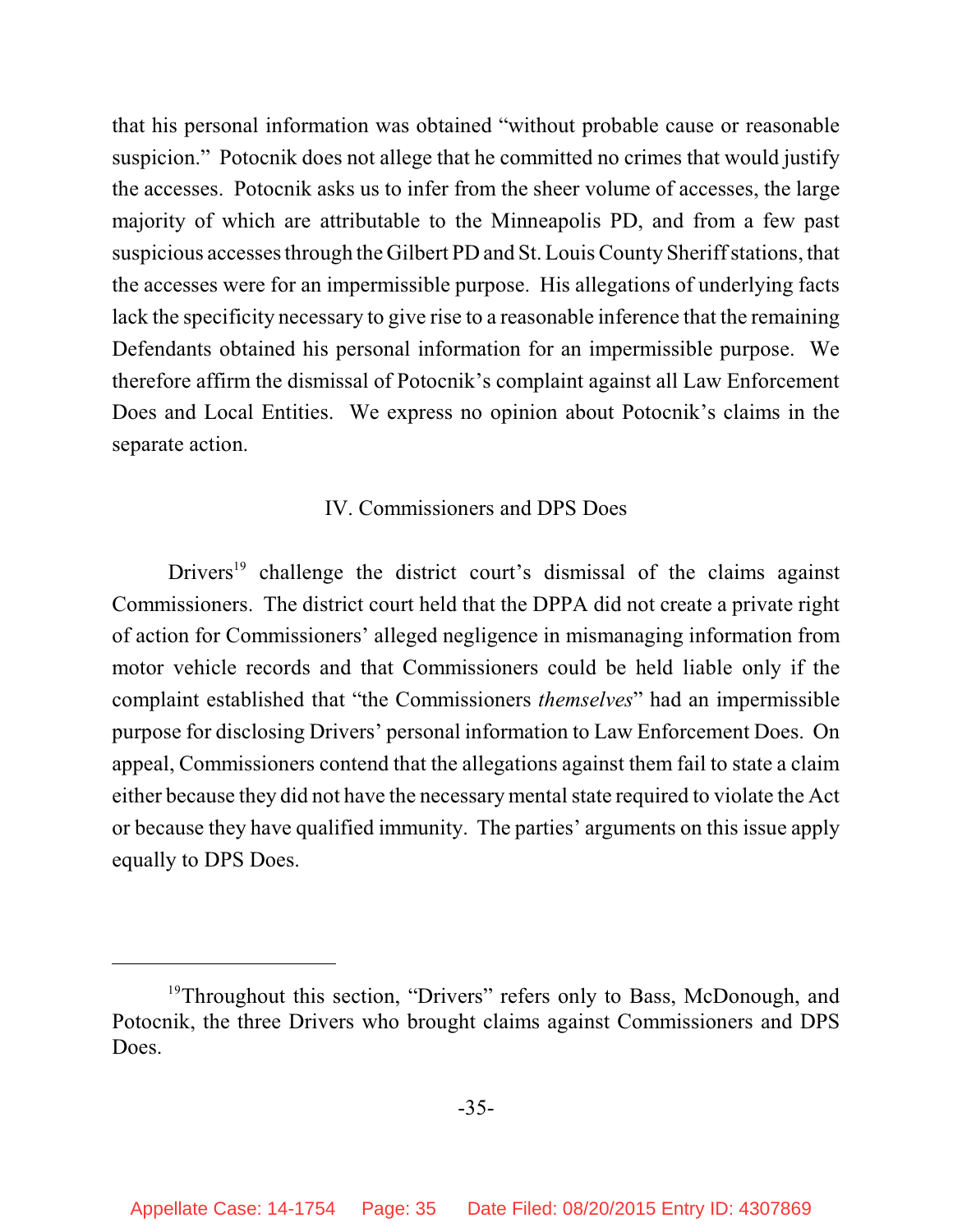Although the district court did not address the issue of qualified immunity, we review grants of motions to dismiss *de novo* and may affirm on any grounds that the record supports, including qualified immunity. See Christiansen v. W. Branch Cmty. Sch. Dist., 674 F.3d 927, 933-34 (8th Cir. 2012). "Qualified immunity gives government officials breathing room to make reasonable but mistaken judgments about open legal questions." Ashcroft v. al-Kidd, 131 S. Ct. 2074, 2085 (2011). "[G]overnment officials performing discretionary functions generally are shielded from liability for civil damages insofar as their conduct does not violate clearly established statutory or constitutional rights of which a reasonable person would have known." Harlow v. Fitzgerald, 457 U.S. 800, 818 (1982). A government official "violates clearly established law when, at the time of the challenged conduct, '[t]he contours of [a] right [are] sufficiently clear' that every 'reasonable official would have understood that what he is doing violates that right." al-Kidd, 131 S. Ct. at 2084 (alterations in original).

The DPPA's provisions limiting the disclosure, obtainment, or use of personal information from a motor vehicle record include a mental state requirement. Section 2724 provides: "A person who knowingly obtains, discloses or uses personal information, from a motor vehicle record, for a purpose not permitted under this chapter shall be liable to the individual to whom the information pertains, who may bring a civil action in a United States district court." Commissioners argue that they cannot be held liable to Drivers under § 2724 because the required mental state, "knowingly," applies not only to the "disclos[ure]" of the information, but also to the phrase, "for a purpose not permitted." In essence, Commissioners contend that DMV employees can be held liable only if they had actual knowledge of Law Enforcement Does' impermissible purposes for obtaining the information. Commissioners also suggest that they are liable only if they themselves harbored an impermissible "purpose" for the disclosure. Drivers argue that the word "knowingly" in § 2724 modifies only the phrase denoting the act—"obtains, discloses or uses"—and not the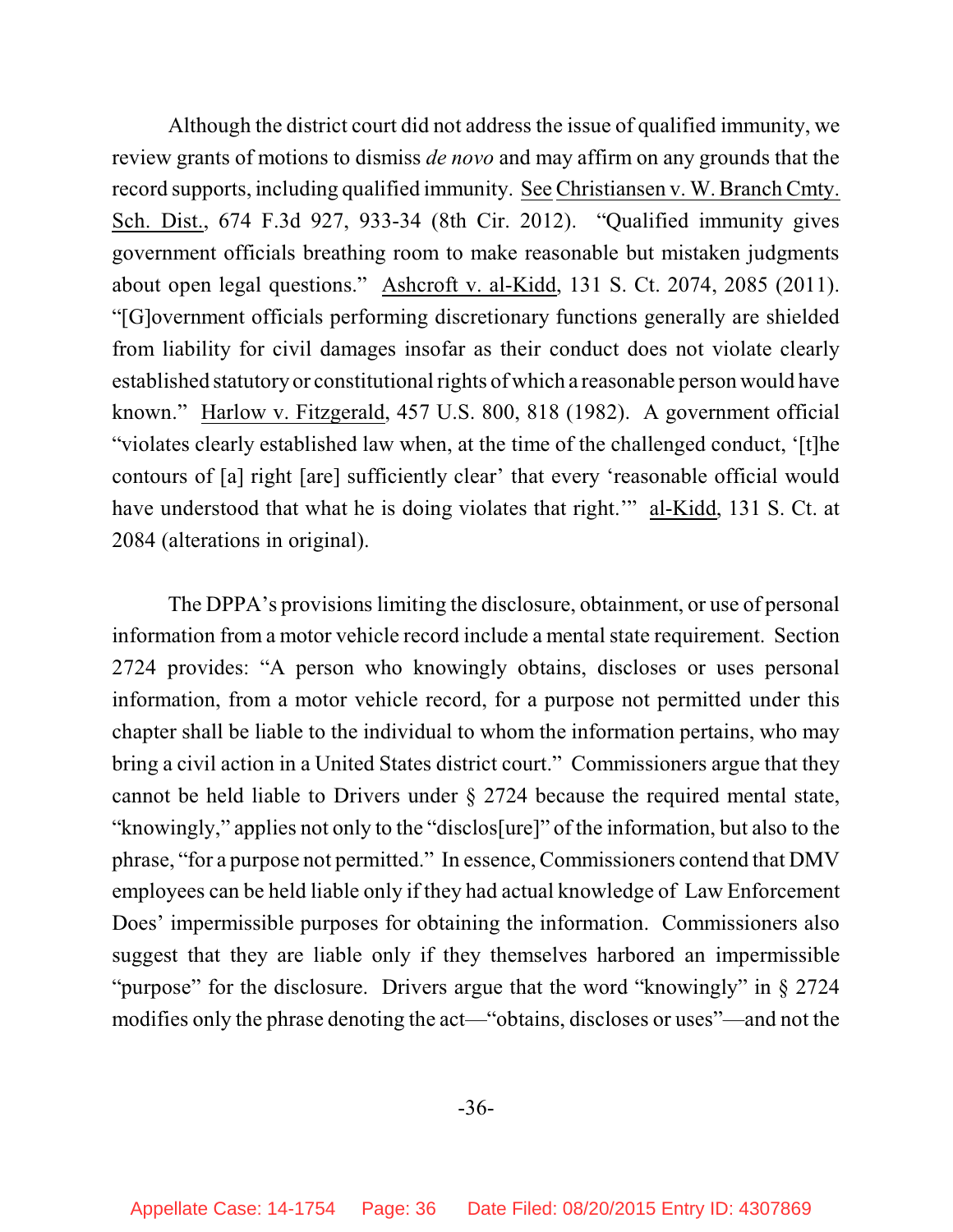phrase "for a purpose not permitted." Drivers contend that, at the very least, Commissioners had an obligation under the DPPA to make some effort to ascertain each Law Enforcement Doe's purpose prior to each disclosure.

Several circuits have weighed in on the scope of the DPPA's mental state requirement. Although none have squarely addressed the issue before us, their opinions could support either of the parties' conflicting interpretations. Compare Gordon v. Softech Int'l, Inc., 726 F.3d 42, 53-54 (2d Cir. 2013) (holding, in the context of resellers, that the DPPA implicitly imposes a duty to exercise reasonable care in responding to requests for personal information), Pichler v. UNITE, 542 F.3d 380, 396 n.21 (3d Cir. 2008) (primarily addressing an ignorance-of-the-law defense but noting agreement with the district court that the word "knowingly" modifies only the act requirement), and Senne v. Village of Palatine, 695 F.3d 597, 603 (7th Cir. 2012) (en banc) (same, stating that "[v]oluntary action . . . is sufficient to satisfy the mens rea element of the DPPA"), with Roth v. Guzman, 650 F.3d 603, 611-12 (6th Cir. 2011) (holding that state employees who disclosed information to an obtainer who explicitly stated a permissible purpose were entitled to qualified immunity because the focus should be on the use for which the information was disclosed, not the undisclosed use for which it was obtained).

The circuits' varied interpretations of § 2724's mental state element reflect a lack of clarity regarding 1) to which element or elements the "know [ledge]" requirement applies;  $2$ ) the standard of care, if any, that disclosers must exercise when ascertaining the purpose for an information request; and 3) whether the word "purpose" in § 2724 refers to the discloser's purpose for divulging the information or the obtainer's purpose for requesting it. Even if, at the time of the disclosures in the instant action, it was clearly established that a discloser has a duty under the DPPA to make some effort to ascertain a recipient's purpose, it was not clearly established that the ascertained purpose must be express and explicit. Drivers allege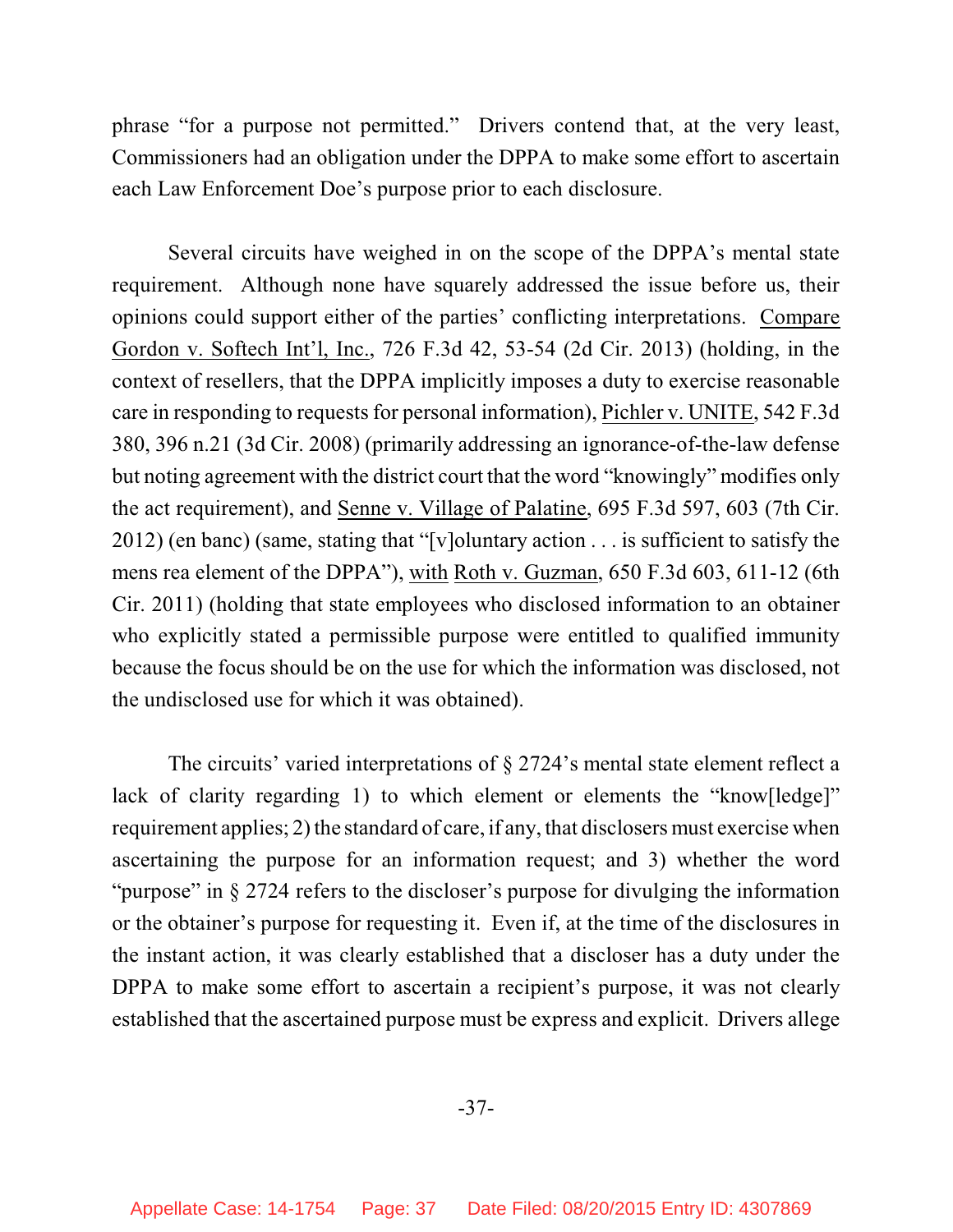that DPS issued passwords to police officers, employees at sheriffs' offices, court staff, or other similarly situated government agents in connection with their jobs. There are no allegations that DPS issued passwords to agents or officers whose job duties did not require the use of personal information in motor vehicle records and who nevertheless accessed Drivers' personal information. Drivers allege that Law Enforcement Does received training about proper use of the database and that the website used to log on to the database stated, "Access to this service is for authorized personnel only conducting official business . . . ." Law Enforcement Does thus implicitly certified a permissible purpose each time they logged on. In these circumstances, we cannot say that, at the time of the alleged accesses, any reasonable official would have understood that DPS's policy of allowing the above-described government employees password-protected access to the database violated Drivers' rights under the DPPA.

Drivers also allege that Commissioners and DPS Does knew of the widespread misuse of the system and "knowingly disclosed" Drivers' personal information by "failing to safeguard and monitor the database" and by "willfully refusing to correct the misuses." These allegations, at most, allege negligence or recklessness. Even assuming that the DPPA imposes a duty of some degree of care on DPS officials, that duty of care was not clearly established at the time of the alleged violations. To the extent that Drivers attempt to allege, without support, that Commissioners and DPS Does actually knew that the particular disclosures alleged in the complaint were for impermissible purposes, such bald allegations are conclusory and are properly disregarded when determining whether the complaint survives a motion to dismiss. See Iqbal, 556 U.S. at 681, 683. We therefore affirm the dismissal of Bass's, McDonough's, and Potocnik's claims against the Commissioners and DPS Does.<sup>20</sup>

 $20$ Although qualified immunity does not necessarily prevent an award of equitable relief against government officials in their official capacities, e.g., Grantham v. Trickey, 21 F.3d 289, 295-96 (8th Cir. 1994), Drivers have not argued that their prospective-relief claims should be analyzed differently than their claims